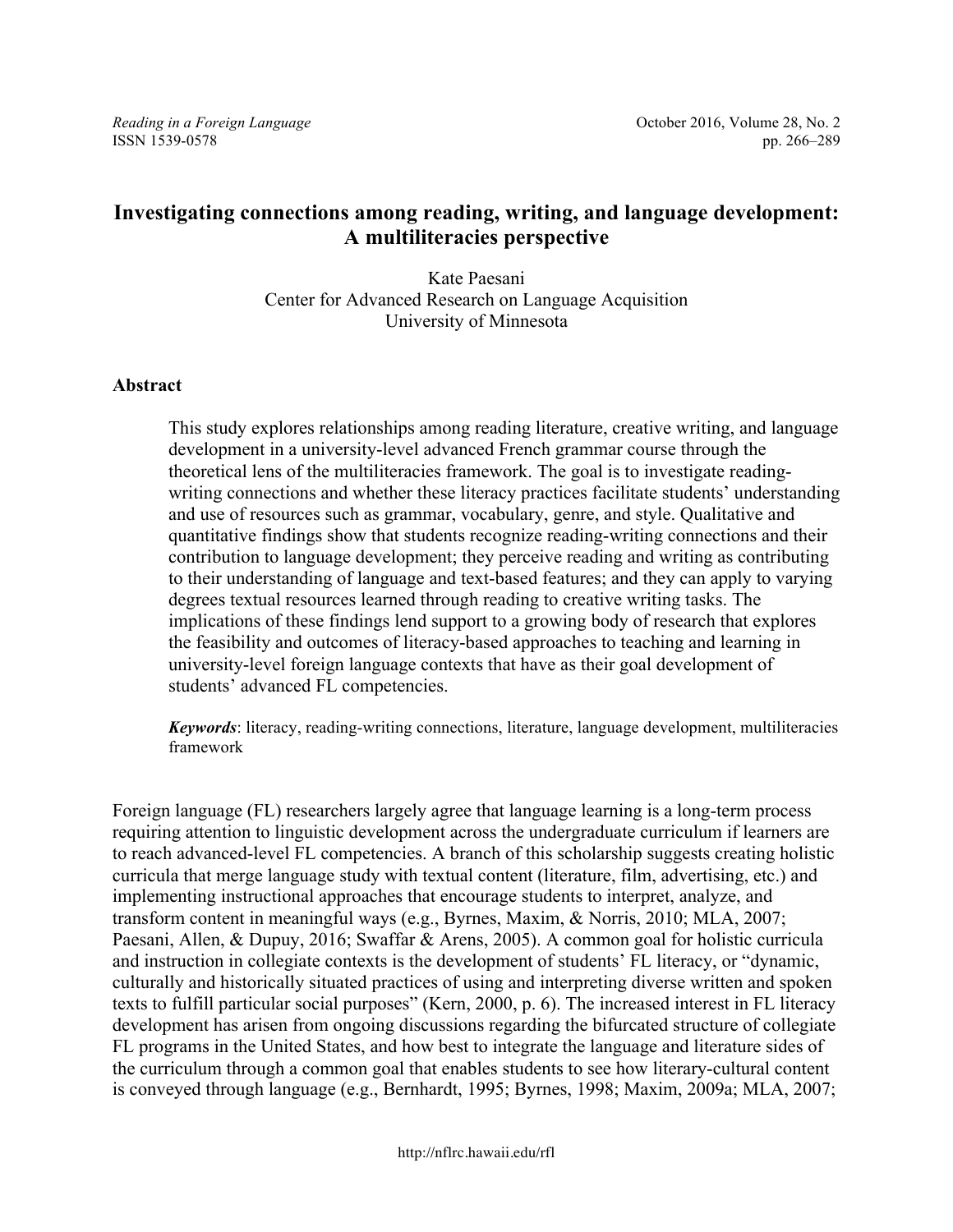Pfeiffer, 2008; Swaffar, 2003). This conceptualization of literacy differs from traditional views, which limit literacy to the practices of reading and writing and to the mastery of these skills by an individual; instead literacy development is a social and individual phenomenon that involves interpreting and creating a range of multimodal texts from various perspectives. Advanced-level FL competency requires students to become familiar with new ways of thinking in and about the language through exploration of new genres and perspectives; literacy is thus an appropriate goal to guide curriculum design and instruction because it links together language modalities, texts, and culture with the linguistic, cognitive, and sociocultural dimensions of language across levels (Kern, 2000; Paesani & Allen, 2012). Of interest in scholarship that foregrounds FL literacy development is the overlapping nature of language modalities, particularly reading and writing, and interactions between these modalities, language, and textual features. Themes in this scholarship include connecting literacy practices and overall language development, understanding genre conventions, and improving grammatical competency (e.g., Mantero, 2006; Maxim, 2009b; Redmann, 2005; Swaffar & Arens, 2005). This research not only has implications for students' literacy development, but it also underscores that realizing students' advanced FL capabilities is not attainable without anchoring language study in authentic literarycultural content.

Empirical studies into the effectiveness of literacy-oriented FL curricula and instruction grounded in pedagogies that facilitate literacy development are less prevalent than descriptive reports and position papers arguing for literacy as a programmatic goal. Moreover, although a body of research investigating FL reading and writing exists, very little of it explores areas of overlap between the two. Yet, as Kern and Schultz (2005) argued, students' interactions with literary-cultural texts and their evolving literacy practices require more empirical investigation to determine how specific orientations to curricula and instruction affect students' language abilities, literary-cultural understandings, and thought processes.

The purpose of this study, then, is to investigate the interconnectedness of reading and writing and whether these literacy practices facilitate students' understanding and use of resources such as grammar, vocabulary, genre, and style. Implemented in an advanced French grammar course that prioritized reading literature and creative writing, the study is furthermore grounded in an approach that puts into practice the goal of FL literacy development: the multiliteracies framework (Cope & Kalantzis, 2009; Kern, 2000; New London Group, 1996). This mixed methods research responds to Kern and Schultz's (2005) call for empirical investigations into literacy practices and the literary, and builds on existing scholarship on FL literacy and language development. After overviewing this research, multiliteracies concepts that provide theoretical and pedagogical grounding for the study are presented, and then the current study's findings are discussed. The article concludes with implications of the study for collegiate FL curricula and instruction.

## **Reading-Writing Connections and Language Development**

Early research on connections between reading and writing in English as a Second Language (ESL) contexts established that both are recursive, meaning-making processes as well as individual and social acts of composing (e.g., Carson & Leki, 1993; Tierney & Pearson, 1983;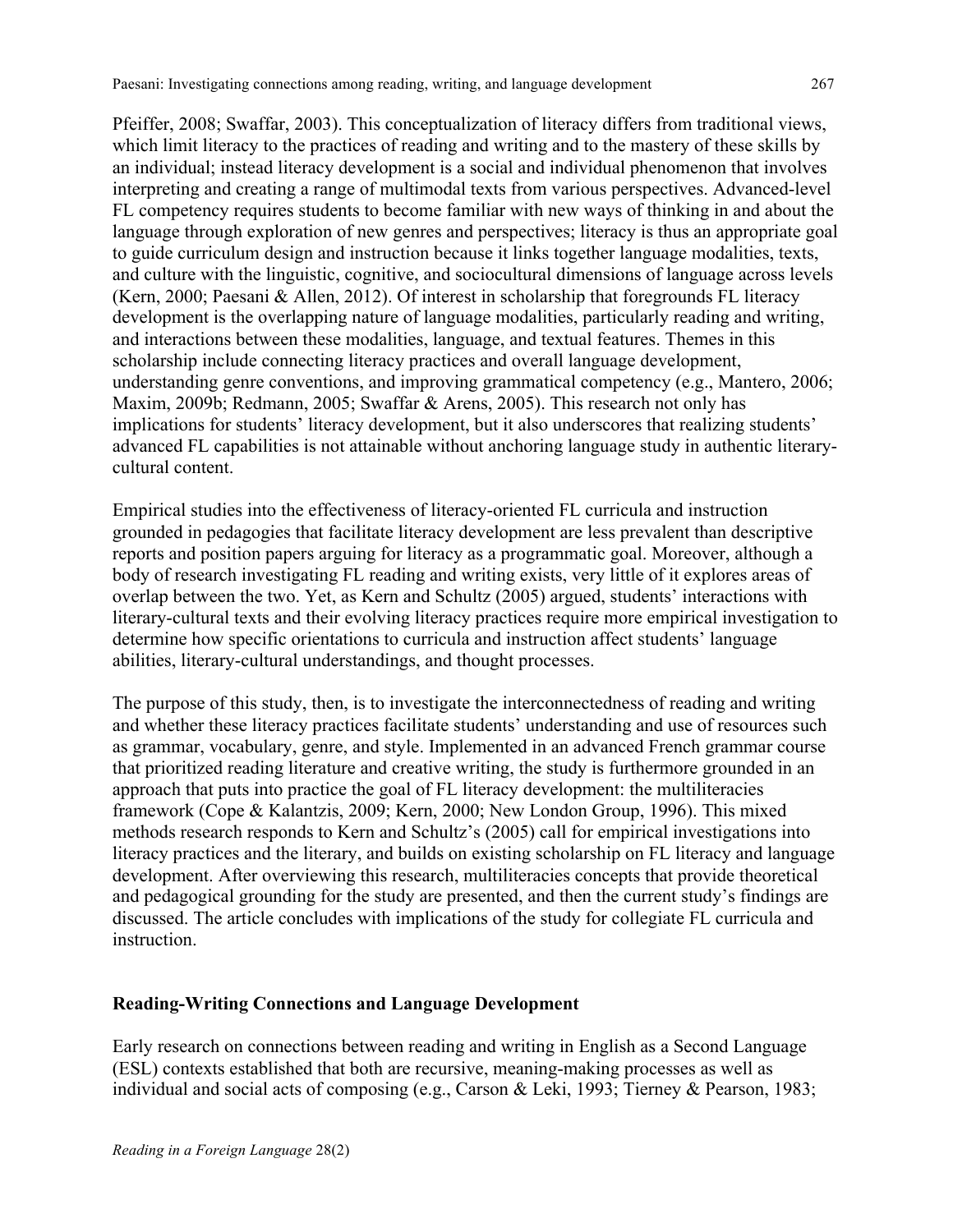Zamel, 1992). For instance, through reading, students gain insight into the choices an author makes, why information is organized the way it is, what conventions characterize a particular genre, or how words and ideas can be integrated into writing (Hirvela, 2004). Moreover, conclusions from empirical research reveal that reading and writing are both acts of meaning construction; they develop students' linguistic, cognitive, and sociocultural understandings; and they engage students in problem solving and critical thinking (Ferris & Hedgcock, 2005).

Grabe (2003) identified instructional practices that ensure student success in ESL readingwriting activities. These include guidance in completing tasks that reflect the literacy demands of a particular discipline, in-class discussions about reading and writing processes, and critical reflection on reading-writing connections and content learning. Furthermore, students should practice writing in various genres, understand how an author uses language to shape a text, develop an awareness of textual organization and conventions, and become strategic readers and writers.

In FL programs whose goal is students' literacy development, these kinds of reading-writing connections are facilitated through a focus on meaning making and a multimodal view of communication grounded in textual content. In addition, the cognitive processes inherent in reading and writing as well as their socially situated nature are prioritized. As Kern and Schultz (2005) stated, "when we consider reading and writing in their social contexts—as complementary dimensions of communication, rather than as discrete skills—we more easily see how they relate to other dimensions of language use" (p. 382). Furthermore, the ability to understand and produce texts of various genres involves mastery of language forms and conventions, as well as recognition of the various and complex contexts in which texts are created, interpreted, critiqued, and reshaped (Ferris & Hedgcock, 2005). Literacy practices such as reading and writing, therefore, are interdependent and have linguistic, cognitive, sociocultural, and developmental dimensions that evolve as learners' FL literacy advances.

Literature is one text type that can facilitate reading-writing connections in collegiate FL contexts and contribute to students' literacy development. Reading literature allows students to study complex language features and engage in a degree of textual interpretation that can inform their choices as they transform meaning through writing (Hedgcock & Ferris, 2009). Students thus develop their ability to think critically, understand and use nuanced vocabulary, and recognize language features absent from other textual genres.

A handful of empirical studies and descriptive reports focus on reading-writing connections, literary texts, and FL literacy development in collegiate contexts. Two publications investigated these topics in advanced-level French courses that implemented multiliteracies pedagogy. Allen (2009) described an advanced writing course in which students read contemporary French literature, studied text-based stylistic devices, and wrote creatively. Illustrative data from students' course evaluations and end-of-course reflective statements showed that one third of students reported increased confidence in writing, one half felt that reading and writing led to increased understanding of how and why stylistic devices are used in texts, and two thirds gained new awareness of relationships between reading and writing. The purpose of Paesani's (2015) study of an advanced French grammar course was to provide empirical support for the meaningful integration of grammar study and analysis of literary texts by investigating students'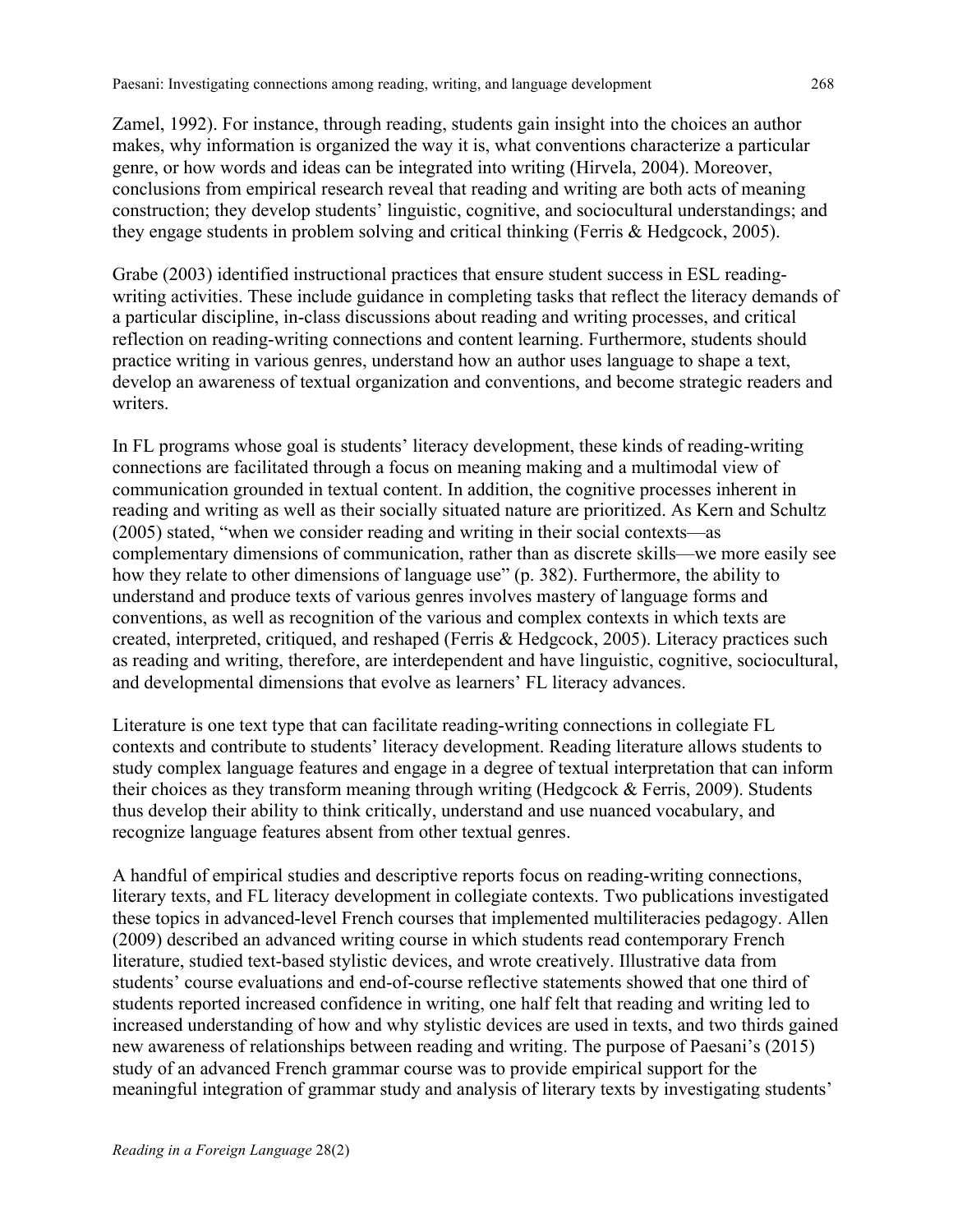perceptions of literacy-based and traditional grammar activities. Findings, based on questionnaire responses and reflective journal entries, showed that students positively perceived literacy-based activities, including reading literature and writing creatively, and recognized the link between these activities and their improved grammatical knowledge. Based on these findings, the researcher concluded that multiliteracies pedagogy is effective for furthering grammatical development, encouraging textual analysis and production, and integrating the study of language and literary-cultural content.

Two studies by Maxim focused on FL literacy development through reading, writing, and the study of text-based features. The first (Maxim, 2002, 2006) investigated the implementation of a "textually-oriented pedagogy" (2006, p. 23) in a first-semester German course in which students read a full-length romance novel over a 10-week period. Students engaged in collaborative reading, analysis, and interpretation during half of each class, and communicatively oriented, textbook-based grammar activities during the other half. Analysis of three departmental exams and pre and post tests of written recall protocols and vocabulary-related questions showed that the pedagogical approach intended to facilitate students' FL literacy was feasible and that students who read the novel performed equally well on departmental exams as students who did not. Although not focused on the use of literary texts, the second study (Maxim, 2009b) investigated reading-writing connections and language development through textual borrowing (i.e., appropriation of textual language into speaking and writing). Participants, enrolled in an intensive advanced German course, read a variety of narrative text types and wrote personal narratives framed against public events (e.g., escaping East Germany). Students felt that textual borrowing helped them express themselves appropriately and they recognized the importance of the source text for providing linguistic support in writing, yet they also went beyond the text to find their own voice. Maxim identified several implications of this research, including the notion that students need guidance from instructors to identify appropriate textual language to borrow and to understand how to apply this language to their own writing.

Two studies by Yáñez Prieto highlight important links between reading literature, writing, and grammatical development. The first study (Yáñez Prieto, 2010) focused on grammar learning as a result of text-based teaching in an advanced Spanish literature-through-language course. Results based on data from interviews, learning logs, student compositions, and portfolios showed that students eventually "started to gravitate towards forms of communicating in which meaning was written between the lines of discourse, rather than merely in the propositional content" (p. 72). Some students were furthermore able to extend this form of communicating to their written work. The second study (Yáñez Prieto, 2015) outlined an approach in which grammar is presented through literary texts and practiced in contextualized activities and writing tasks. Based on analyses of the same data sources as Yáñez Prieto (2010), findings showed that students had difficulty moving beyond a purely form-focused understanding of grammatical forms to a conceptualization of grammar as a meaning-making resource. Yáñez Prieto concluded that instructors should introduce the idea of language as a tool for making meaning from the early stages of language study and reorient instruction from a focus on mastery of forms to a focus on meaningful use of language forms.

Taken together, this small body of research connecting reading, writing, and language development shows that students can recognize the contribution of reading and writing to their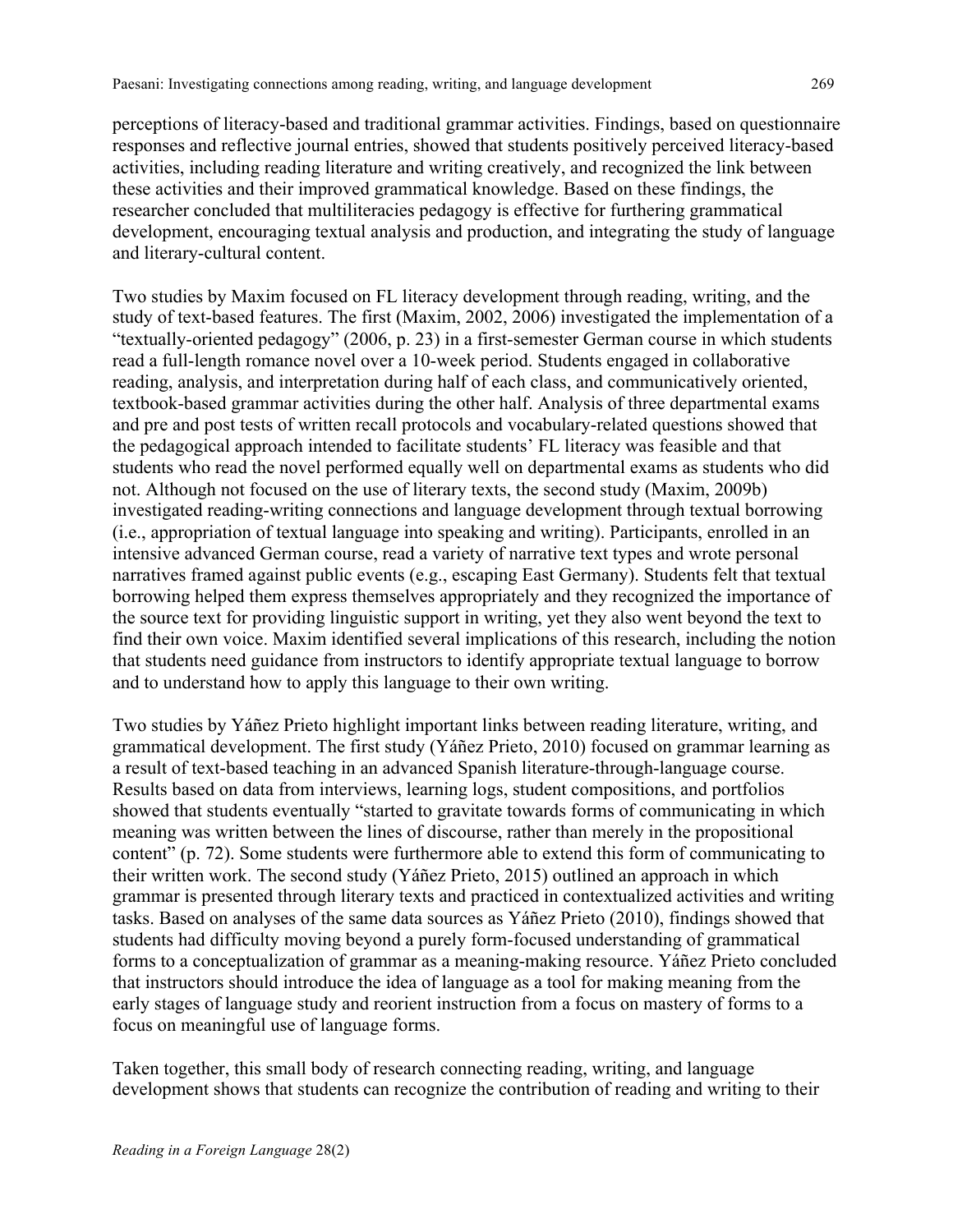language development, and that pedagogical approaches aimed at developing students' FL literacy are not only feasible in introductory through advanced language courses, they can also facilitate students' views of reading, writing, and language as interrelated. Additionally, this research reveals that students sometimes struggle to recognize language features as more than forms to be mastered. An important implication of this finding is that instruction is essential to help students identify, understand, and use language features in reading and writing and to make explicit the meaning-making nature of these resources. The present study contributes to this research by investigating reading, writing, and language development through the lens of the multiliteracies framework. In the next section, key concepts that ground this study are outlined.

#### **Theoretical Framework: The Multiliteracies Approach**

Earlier, FL literacy was defined as dynamic, socioculturally determined practices of creating and interpreting texts of various genres to communicate across contexts (Kern, 2000). Texts and language use are essential to this definition because both are necessary to communicate in socially and culturally determined contexts. Curricula and instruction that foreground FL literacy development through text-based learning and reflect findings of the research summarized above can be realized through application of concepts from the multiliteracies framework (Cope & Kalantzis, 2009; Kern, 2000; New London Group, 1996). This theoretical framework, originally conceived in relation to first language literacy development and arising from work in New Literacy Studies (e.g., Gee, 2011; Lankshear, 1999; Reder & Davila, 2005; Street, 1997, 2000), connects sociocultural perspectives of learning to classroom practice and facilitates development of students' language competencies and the integration of literary-cultural content at all levels of the undergraduate FL curriculum. The multiliteracies framework views learning as a process of discovery and emphasizes textual interpretation and transformation, the interdependence of language modalities, and interactions among language forms, social context, and communication. As such, engaging in literacy practices is not simply an act of replicating learned forms and conventions; instead, it is a dynamic process of reusing and reshaping forms and conventions to understand and create meaning through texts (Cope & Kalantzis, 2009).

Four concepts from the multiliteracies framework are relevant for the present study: meaning design, Available Designs, and textual interpretation and transformation.<sup>1</sup> Although the concept of Available Designs figures more prominently in the discussion of this study's findings, an understanding of meaning design, transformation, and interpretation is also important given that these concepts are interrelated. *Meaning design* reflects the discovery view of learning because it is a dynamic process of understanding and creating meaning through textual interaction. Meaning design involves figuring out connections between language forms and the meanings they express; attending to textual features such as organization, language forms, conventions, and style; and accessing cultural knowledge and previous experiences to contextualize textual meaning. Textual interpretation and transformation facilitate engagement in the act of meaning design and form the basis of the multiliteracies activities students complete in the course described in this study. *Interpretation*, often carried out through reading, involves moving beyond surface-level comprehension of a text's facts to delve into its underlying and varied cultural meanings and points of view. *Transformation*, often carried out through writing, involves applying understandings and points of view gained through textual interpretation in new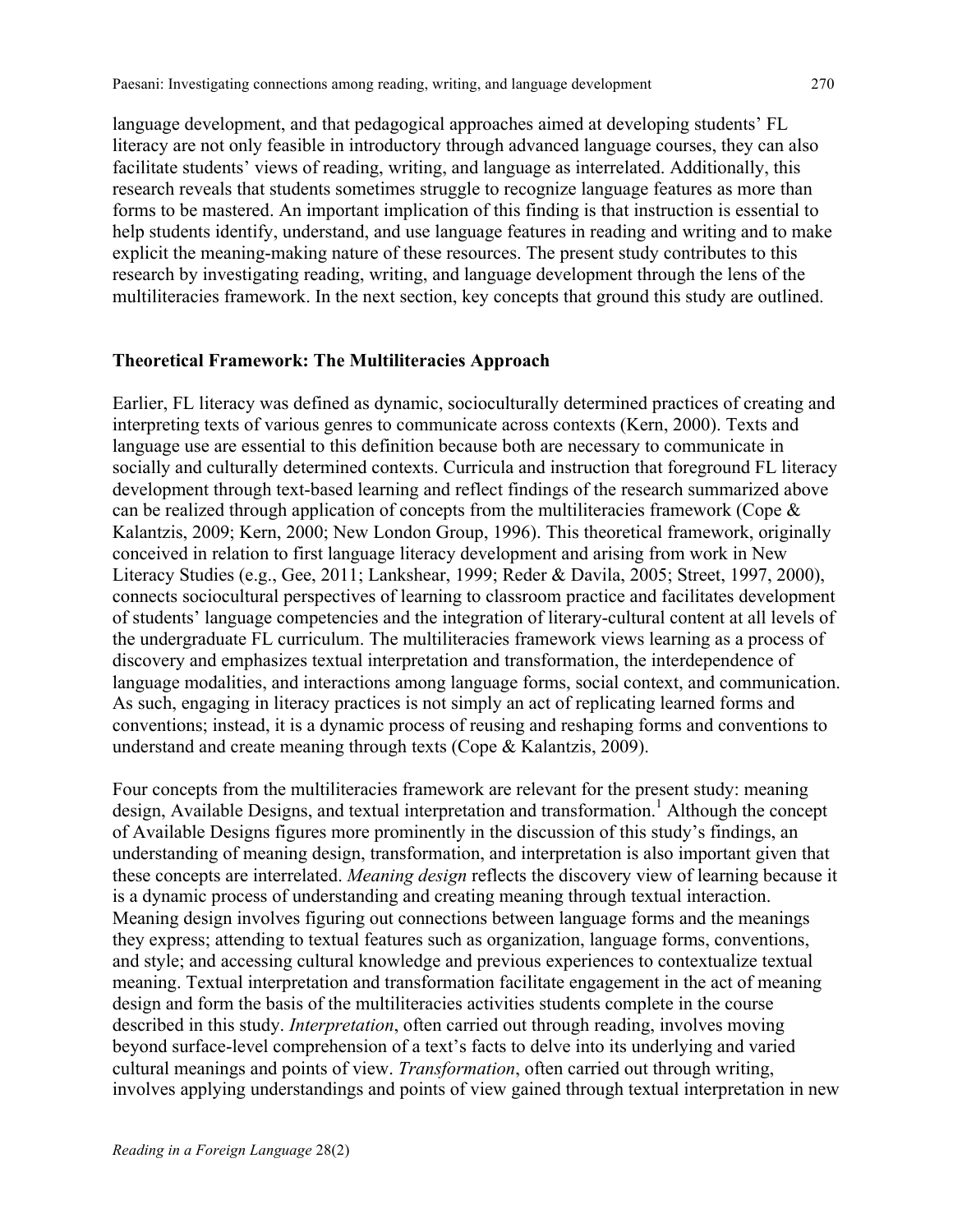and creative ways (Cope & Kalantzis, 2009; Kern, 2000; Paesani, Allen, & Dupuy, 2016).

*Available Designs* connect with the previous three multiliteracies concepts in that they are the tools learners use to interpret and transform texts as they design meaning. Specifically, Available Designs are the linguistic, schematic, visual, gestural, audio, and spatial features of texts a learner attends to when engaging in the act of meaning design. In instruction, Available Designs constitute the content we teach students to develop their FL literacy. As they learn, students draw on existing resources and discover new resources to design meaning from texts. Two types of Available Designs are relevant for the present study: linguistic and schematic. Linguistic resources, such as grammar, vocabulary, or writing conventions, are associated with language forms and how those forms are put together to create words, sentences, and discourse. Schematic resources, such as genre features, organizational patterns, or lived experiences, are related to how textual meaning is organized and what knowledge is necessary to design meaning. Kern (2000) represents linguistic and schematic Available Designs on a continuum to highlight their overlapping nature. This continuum, represented in Figure 1, shows that some resources like writing system and background knowledge are oriented toward one axis or the other, whereas resources like organizational patterns or coherence and cohesion devices are somewhere in the middle.

| Linguistic Resources |            | <b>Schematic Resources</b> |                |       |            |
|----------------------|------------|----------------------------|----------------|-------|------------|
| Writing              | Vocabulary | Coherence                  | Organizational | Genre | Background |
| System               | Syntax     | Cohesion                   | Patterns       | Style | Knowledge  |

**Figure 1.** Continuum of Available Designs (Adapted from Kern, 2000, p. 67)

From the perspective of the multiliteracies framework, reading and writing instruction focuses on helping learners design meaning to become competent multilingual interpreters and transformers of written texts.2 This approach recognizes the necessity of teaching linguistic Available Designs like grammar and vocabulary with schematic Available Designs like genre and organizational patterns and to connect these through the act of meaning design. The framework therefore puts into practice the concept of FL literacy defined earlier: It allows learners to become critical users of language, to recognize how language is used in various sociocultural contexts, to understand the dynamic and evolving nature of language use, and to relate language study to literary-cultural content. It is important to note, however, that mismatches may exist between the Available Designs a learner possesses in his or her first language and the Available Designs of the second language. Such mismatches can make designing meaning from FL texts challenging given that they are written with the perspectives of the target culture in mind. Although these mismatches can contribute to learners' personalized readings of texts, they can also cause misunderstandings when learners impose their own cultural viewpoints on a text as they design meaning. A key component of the multiliteracies framework, as it is applied to FL contexts, is to help learners see that these mismatches exist and to provide tools for addressing them so that students may further their FL literacy development.

The multiliteracies framework provides theoretical grounding for investigating how FL reading (interpretation) and writing (transformation) are interrelated and whether they facilitate students' understanding and use of linguistic and schematic Available Designs and thus their ability to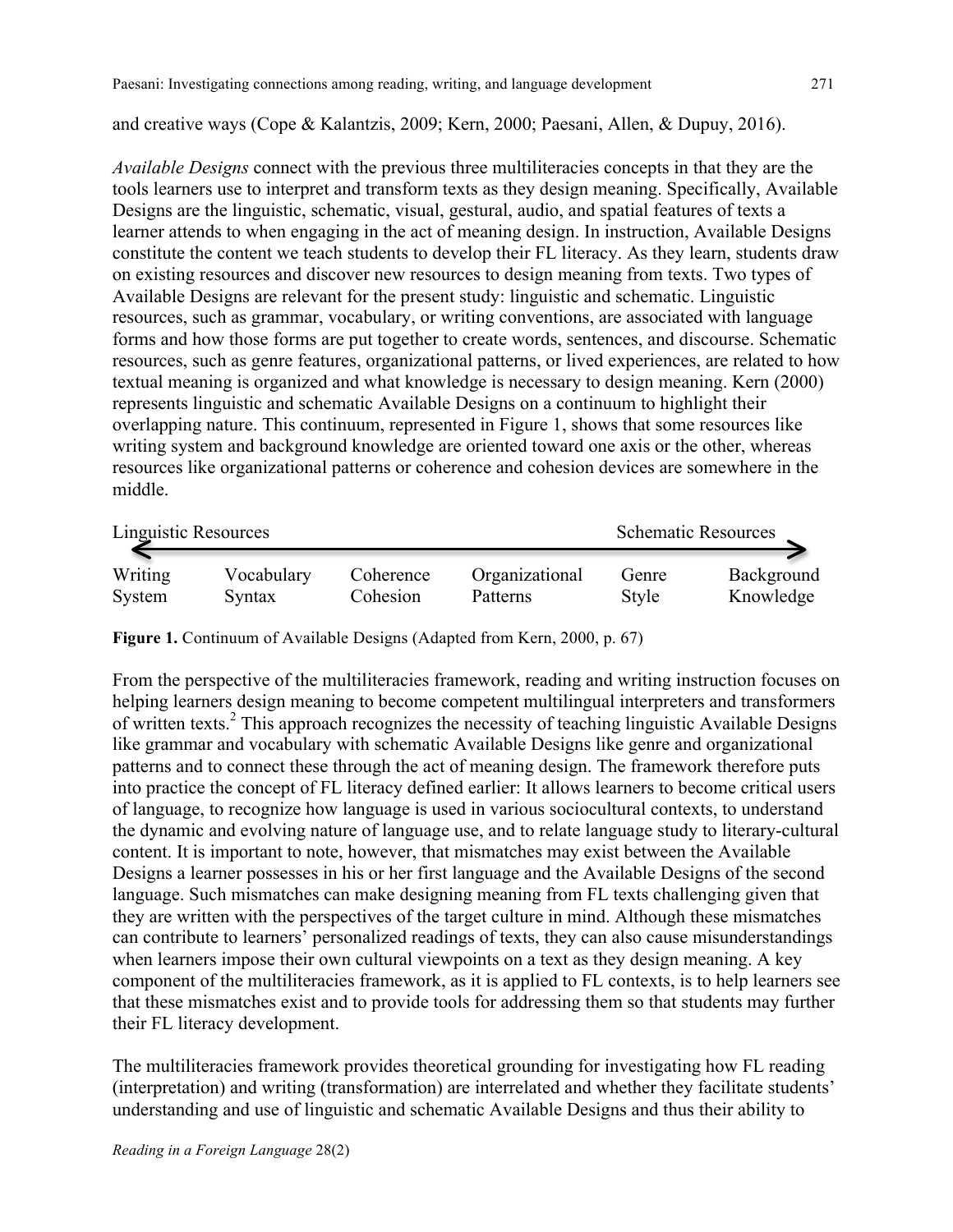design meaning. With this framework as a backdrop, the present study builds on empirical research into students' FL literacy development and connections among reading, writing, and language development summarized above, and investigates the following research questions:

- 1. Do students recognize connections between FL reading and writing and their contribution to language development?
- 2. Do students perceive FL reading and writing as contributing to their understanding of linguistic and schematic Available Designs?
- 3. Are students able to design meaning by applying the linguistic and schematic Available Designs targeted in reading activities to creative writing tasks?

# **Method**

## *Context*

The study was conducted at a large urban research university in the Midwestern United States. The context was an advanced French grammar and stylistics course taught by the teacherresearcher, whose purpose was to deepen students' understanding of language forms through the study of literary texts and creative writing assignments. Activities reflecting multiliteracies pedagogy combined with more traditional grammar activities were implemented to develop students' understanding of linguistic and schematic Available Designs and engage them in the act of meaning design. The course was organized around grammatical features such as question formation, pronoun use, past time narration, and the like. Two books were required for the course: *La grammaire à l'oeuvre* (Barson, 2004), a traditional grammar book presenting grammatical rules exemplified by sample sentences and practiced in mechanical activities; and *Exercices de style* (Queneau, 1947), a French literary work in which the author tells the same story 99 times using different stylistic, grammatical, and literary devices in each excerpt.

The 15-week semester was organized into eight instructional units, each including one chapter from the grammar book and two to three Queneau excerpts. Each unit had the following general instructional sequence: analysis of the content of the literary text, including its salient linguistic and schematic Available Designs; brief discussion of grammatical rules; short, mechanical practice exercises (e.g., cloze passages, sentence completion); text-based exercises (e.g., synonym substitution, genre comparison); and creative writing activities based on the literary text.

The instructional sequence leading to the completion of students' first creative writing assignment and organized around the Queneau excerpt titled "Interrogatoire" ("Interrogation") illustrates the multiliteracies pedagogy used in each unit of the course. This sequence took place during weeks two and three of the course; at this point, students had already read one Queneau excerpt and were thus familiar with the basic elements of the story. The sequence began with an activity in which students predicted the tone and style of "Interrogatoire" based on its title. Next, students answered critical focus questions about new information in the excerpt related to both the story line and the schematic Available Designs used (e.g., setting, narrator, style, genre features). Students then explored the linguistic Available Designs used in the text: They changed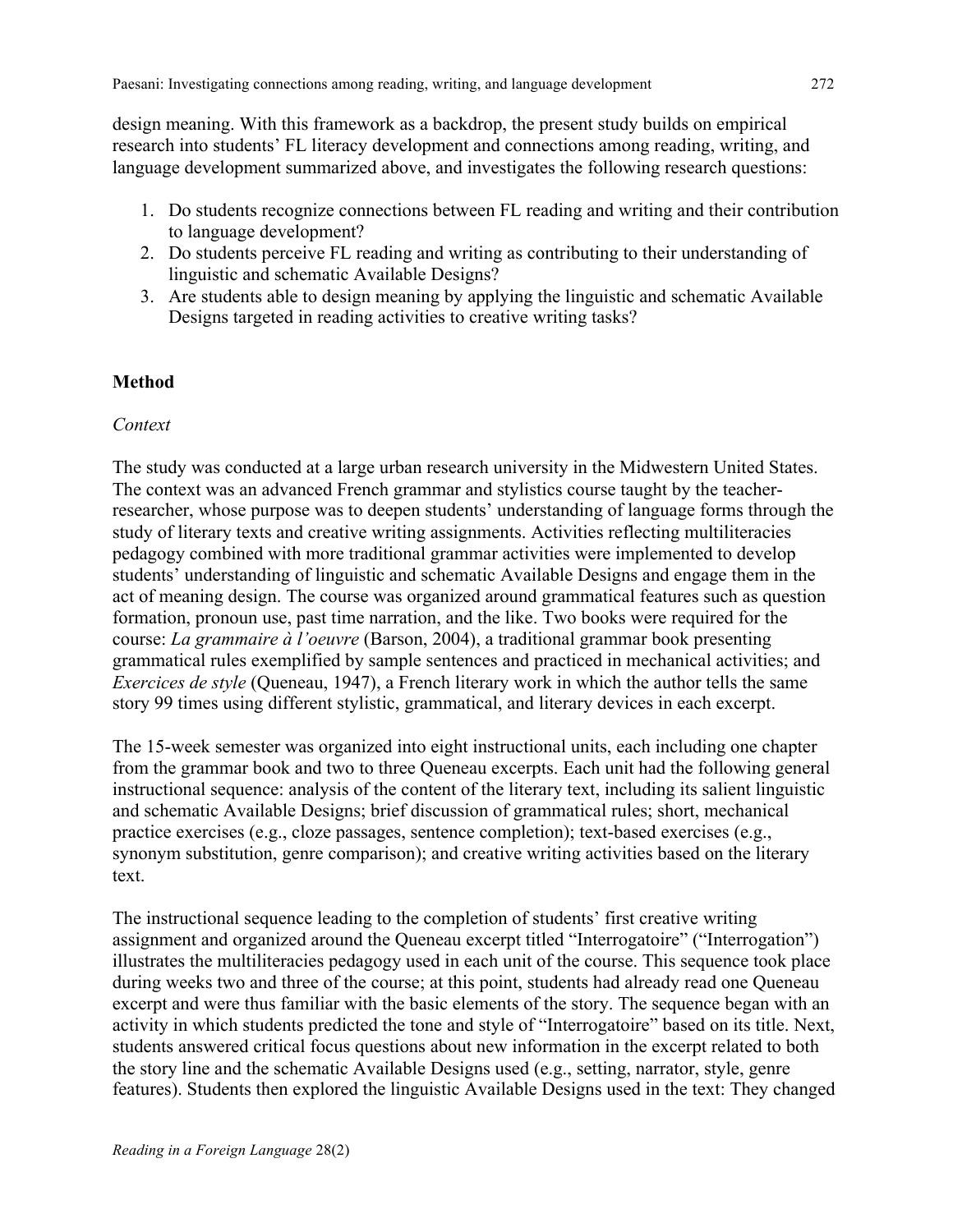the form of the interrogative structures used and commented on the effects of this change on the text's style and meaning. In the next class period, students brainstormed questions about the story they were to narrate in their own creative writing excerpt and were instructed to write a first draft of their excerpt at home. Specifically, they were told to consider the various linguistic and schematic Available Designs they were to apply to their writing: the setting and characters of the story; verb forms used to narrate in the past; the use of inversion to ask questions; and the tone of their excerpt (the formal, distant, and impersonal tone of the police officer, and the informal and humorous tone of the witness). In the third class period, students carried out a series of editing activities, including peer editing of the content and organization of one another's excerpt, and a synonym substitution activity to increase the richness and variety of the vocabulary used. Outside of class, students revised their excerpt using a self-editing guide related to the appropriate uses and form of the targeted grammar and the tone adopted by the characters in the interrogation.

A similar instructional sequence was adopted for each of the literary excerpts read and creative writing assignments completed in the course, each sequence focusing on a different set of linguistic and schematic Available Designs. The remainder of class time was devoted to explicit study of grammar presented in the textbook and included PowerPoint presentations created by the teacher-researcher and mechanical practice activities from the textbook (e.g., fill-in-the blank, matching, sentence combining, sentence completion, dictation, translation). An analysis of daily lesson plans, in-class exercises, and course assessments revealed that approximately 60% of the course was grounded in multiliteracies instruction that prioritized meaning design through understanding and use of targeted Available Designs and textual interpretation and transformation. Approximately 40% of the course reflected traditional grammar instruction and thus focused on discrete-point learning of language forms and explanation of grammatical rules without any grounding in textual content.

#### *Participants*

All six students enrolled in the course participated in the study.<sup>3</sup> A key personnel member obtained consent to avoid bias or coercion and informed students that the study was investigating their perceptions of instructional activities and how these activities relate to development of their reading, writing, and language competencies in French. Participants included five women and one man, and their ages ranged from 24 to over 40 years. Three participants were pursuing a BA degree, whereas the other three were pursuing an MA degree; five were French majors or double majors and one was a Near Eastern Studies major. Five participants were native English speakers and one was a native French speaker. The French native had had very little experience studying French at the collegiate level at the time of the study, whereas all remaining participants had completed at least three years of university-level coursework in French. Table 1 summarizes all participant demographics.4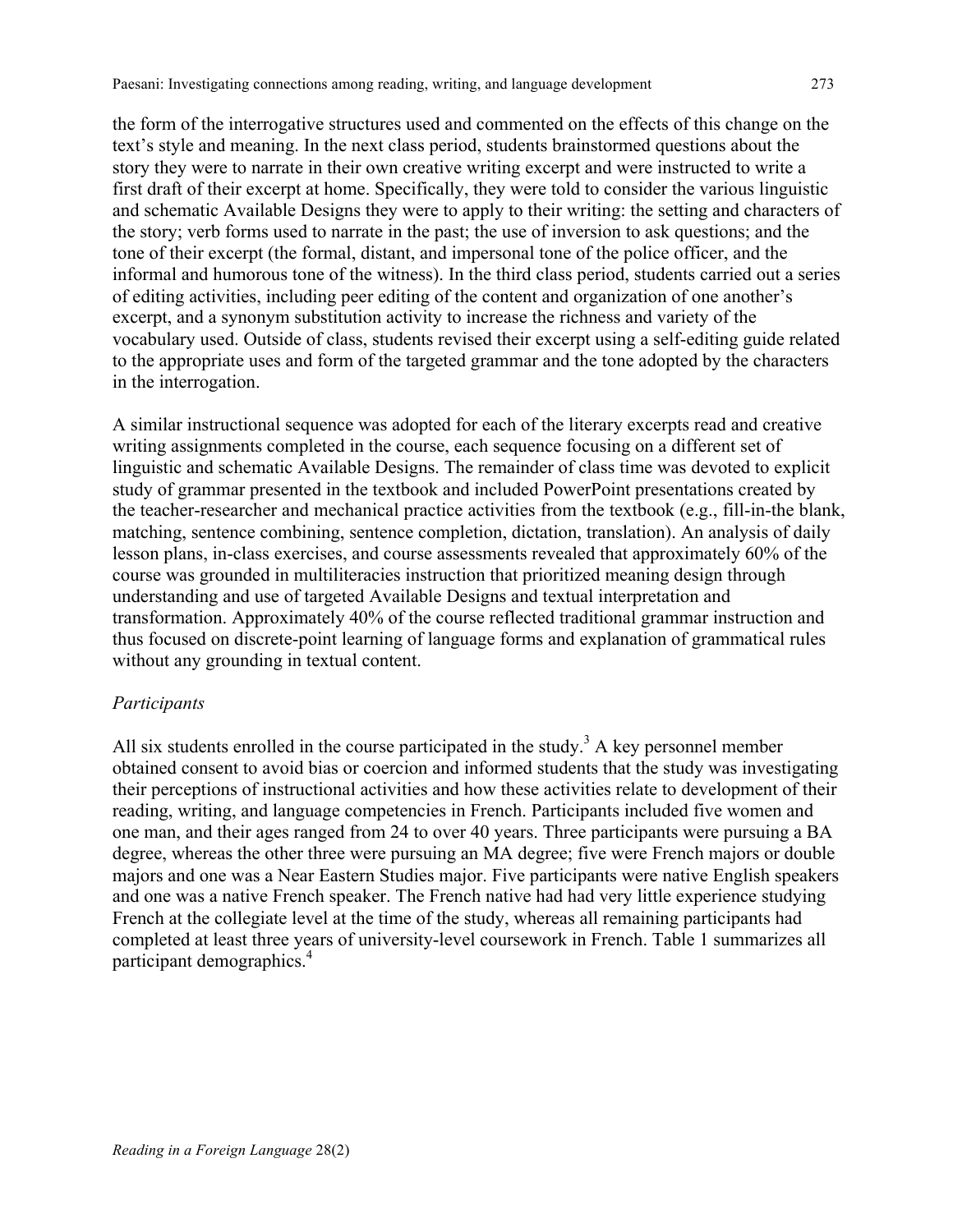| <i>Student</i> | Gender | Age   | <i>Native</i><br>language | Degree<br>program | Major(s)                       | Years university<br>French |
|----------------|--------|-------|---------------------------|-------------------|--------------------------------|----------------------------|
| Amy            | Female | 33    | English                   | BA                | English and<br>French          | 3                          |
| Ellen          | Female | 24    | English                   | MA                | Near Eastern<br><b>Studies</b> | 4                          |
| Frank          | Male   | $40+$ | English                   | ВA                | French and<br>Spanish          | 10                         |
| Melissa        | Female | 31    | English                   | <b>BA</b>         | French                         | 7                          |
| Sophie         | Female | 32    | French                    | MA                | French                         |                            |
| Veronica       | Female | $40+$ | English                   | MA                | French                         | 10                         |

Table 1. *Participant demographics*

#### *Data sources*

Data included three sources: pre- and post-course online questionnaire responses, four reflective journal assignments, and final drafts of four creative writing assignments.<sup>5</sup> Whereas the questionnaire did not form part of the graded assessments for the course, the reflective journal and creative writing assignments did. The initial questionnaire was administered on the first day of class and included demographic questions and twenty-four Likert-scale questions asking students to indicate the degree to which they agreed or disagreed with statements regarding activities that contribute to their ability to learn, understand, and use French grammar (see Appendix A). The final questionnaire was administered on the last day of class and asked the same set of Likert-scale questions.

In each reflective journal assignment, students responded to prompts provided by the teacherresearcher asking them to comment on activities and assessments that helped them learn French grammar and improve their language competencies (see Appendix B). Students posted entries on Blackboard during weeks 2, 5, 8, and 12 of the semester, and were instructed to write as much or as little as they wanted to respond to each prompt.

For creative writing assignments, students told the same story four times (based on excerpts of Madden's 2005 graphic novel, which tells the same story 99 times), employing the same grammatical and stylistic devices studied in the corresponding Queneau excerpt. Table 2 summarizes the genre and targeted linguistic and schematic Available Designs of each assignment. Students prepared three drafts of each writing assignment and received peer and instructor feedback on the first two drafts; these activities targeted the content, organization, and relevant Available Designs of each creative writing draft. The third and final draft of each assignment served as data for this study; these were collected during weeks 4, 8, 12, and 15 of the semester.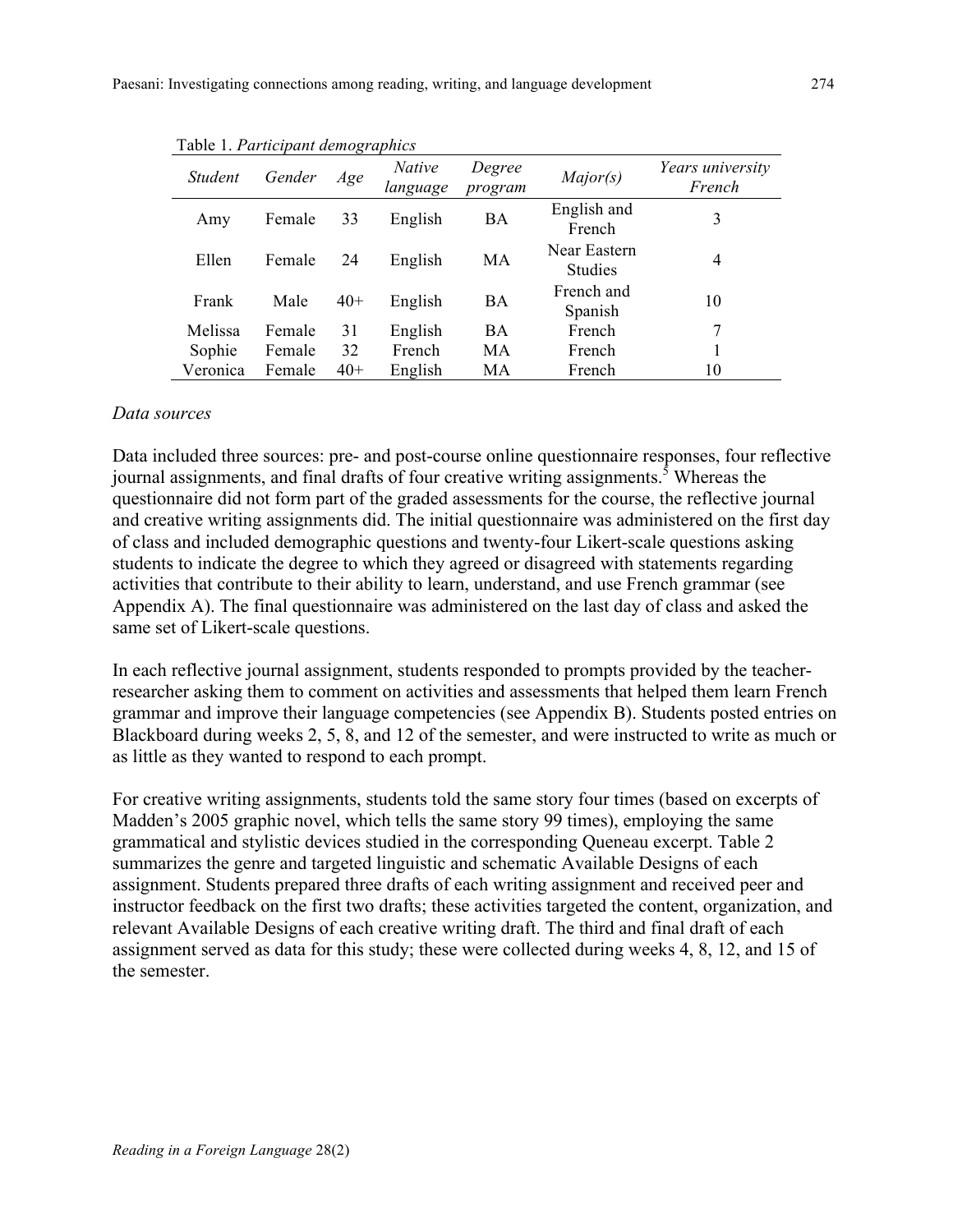|                     |                             | Tuoto 2. ITvanadio Dosigns in creanve maing assignments<br>Linguistic Available   | Schematic                                                                    |
|---------------------|-----------------------------|-----------------------------------------------------------------------------------|------------------------------------------------------------------------------|
| Title               | Genre                       | Designs                                                                           | Available Designs                                                            |
| "Interrogatoire"    | Police<br>interrogation     | Question formation<br>Verb forms<br>(historical present or<br>preterit/imperfect) | Formal/informal<br>tone<br>Irony/humor                                       |
| "Lettre officielle" | Formal letter               | Past time narration<br>Formal expressions                                         | Conventions of a<br>formal letter<br>(opening, closing,<br>politeness, etc.) |
| "Pronostications"   | Predicting<br>future events | Future tense<br>Parataxis<br>Subject pronouns                                     | Informal style                                                               |
| "Animisme"          | Description                 | Dislocation<br>Tonic pronouns<br>Parataxis<br>Descriptive<br>vocabulary           | Informal style<br>(realized through<br>dislocation and<br>parataxis)         |

Table 2. *Available Designs in creative writing assignments*

### *Data analyses*

Questionnaire responses were coded by first identifying Likert-scale questions related to reading and writing activities that might contribute to students' abilities to learn, understand, and use French grammar. Descriptive statistics (aggregate mean and standard deviation) were then calculated for these questions. Next, words and phrases exemplifying targeted linguistic and schematic Available Designs (see Table 2) were identified in each creative writing sample, instances of their appropriate use were counted, and descriptive statistics were calculated. Use of targeted Available Designs was deemed appropriate if their form and meaning were accurate and they were used in a suitable context. For instance, in the first creative writing assignment, one of the targeted linguistic Available Designs was inversion. Examples of questions with inversion included a minimum of two words (e.g., *Étiez-vous* 'Were you') up to multiple words (e.g., *Depuis combien de temps cherchez-vous* 'How long were you looking'). Likewise, examples of irony ranged from one (e.g., *Pourquoi?* 'Why?') to many words (e.g., *Vous êtes un espion médiocre* 'You're not a very good spy'). Each of the examples, regardless of number of words, counted as one instance of inversion or irony. Reflective journal entries were analyzed using theory-driven deductive coding (Miles, Huberman, & Saldaña, 2014). Initial coding involved identifying phrases that reflected the multiliteracies concepts of linguistic and schematic Available Designs, interpretation, and transformation. Second-cycle coding entailed categorizing the concepts expressed in these phrases and clustering them according to themes from the study's research questions: connections among concepts, student perceptions of concepts, and application to meaning design. To facilitate analysis, data were organized in a conceptually clustered matrix (Miles, Huberman, & Saldaña, 2014, p. 173) with multiliteracies concepts on one axis and themes from the research questions on another axis. Based on this matrix, patterns and relationships emerging from the data were identified.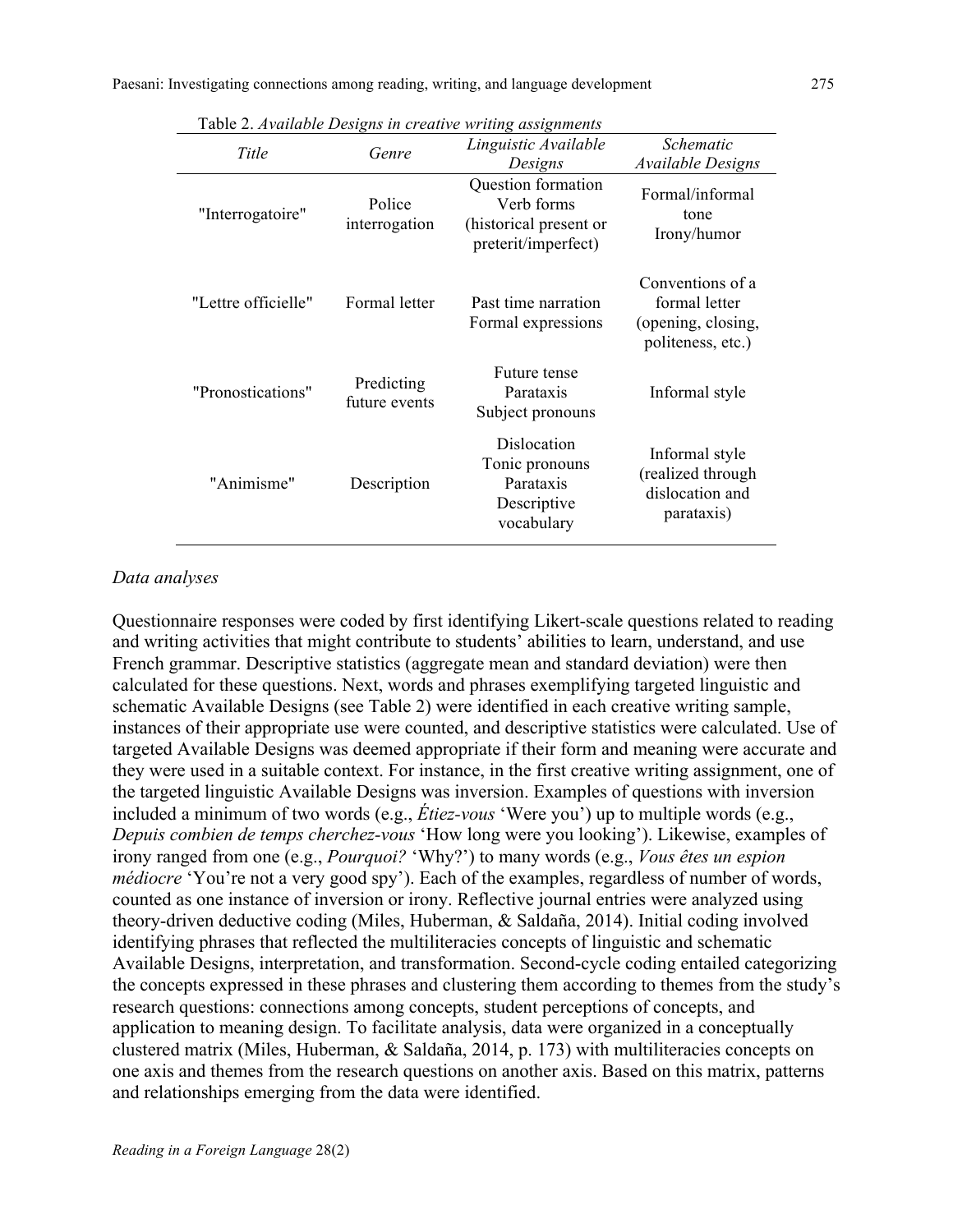### **Findings**

Through triangulation of results from all data sources, which produced generally converging conclusions, three themes emerged: (a) students recognized connections between reading and writing and their contribution to language development; (b) students were more adept at using linguistic rather than schematic Available Designs in creative writing assignments; and (c) students struggled to see Available Designs as tools for creative self-expression and not simply forms to be mastered.

### *Connections among reading, writing, and language development*

Tables 3 and 4 present results from questionnaire items asking students to indicate the degree to which they agreed or disagreed with statements regarding textual interpretation and transformation activities that contributed to their ability to learn, understand, and use French grammar. These results show that, overall, students valued both reading and writing, although they more positively perceived reading as contributing to their grammatical development. Among the questions that show the largest change over the timespan of the course are those related to discussing literary texts (.50 increase), identifying grammatical features of literary texts (.33 increase), and writing in different genres or styles (.33 increase), suggesting that students recognized the contribution of reading and writing literature to FL development.

| Table 3. Questionnaire items: Student perceptions of reading activities |                |      |       |    |  |  |  |
|-------------------------------------------------------------------------|----------------|------|-------|----|--|--|--|
|                                                                         | <i>Initial</i> |      | Final |    |  |  |  |
|                                                                         | Mean           | SD   | Mean  | SD |  |  |  |
| Discussing literary texts                                               | 4.50           | 0.84 |       |    |  |  |  |
| Identifying grammatical features of<br>literary texts                   | 4.67           | 0.52 |       |    |  |  |  |
| Reading literature                                                      | 483            | 0.41 |       |    |  |  |  |
| All questions                                                           | 4.67           | 0.67 |       |    |  |  |  |

Table 3. *Questionnaire items: Student perceptions of reading activities*

|                                             | <i>Initial</i> |      | Final |      |
|---------------------------------------------|----------------|------|-------|------|
|                                             | Mean           | SD   | Mean  | SD   |
| Creative writing                            | 4.67           | 0.51 | 4.67  | 0.52 |
| In-class writing                            | 4.00           | 0.89 | 4.17  | 0.75 |
| Out-of-class writing                        | 4.67           | 0.52 | 4.50  | 0.55 |
| Peer-editing activities                     | 3.17           | 1.33 | 3.83  | 1.47 |
| Writing using different genres or<br>styles | 4.50           | 0.55 | 4.83  | 0.40 |
| All questions                               | 4.20           | 0.64 | 4.40  | 0.40 |

Table 4. *Questionnaire items: Student perceptions of writing activities*

Questionnaire results are supported by reflective journal entries, in which students acknowledged connections between reading and writing and their contribution to language development. In particular, students highlighted that reading and writing lead to increased vocabulary and grammar learning, improved grammatical accuracy, and greater awareness of writing style and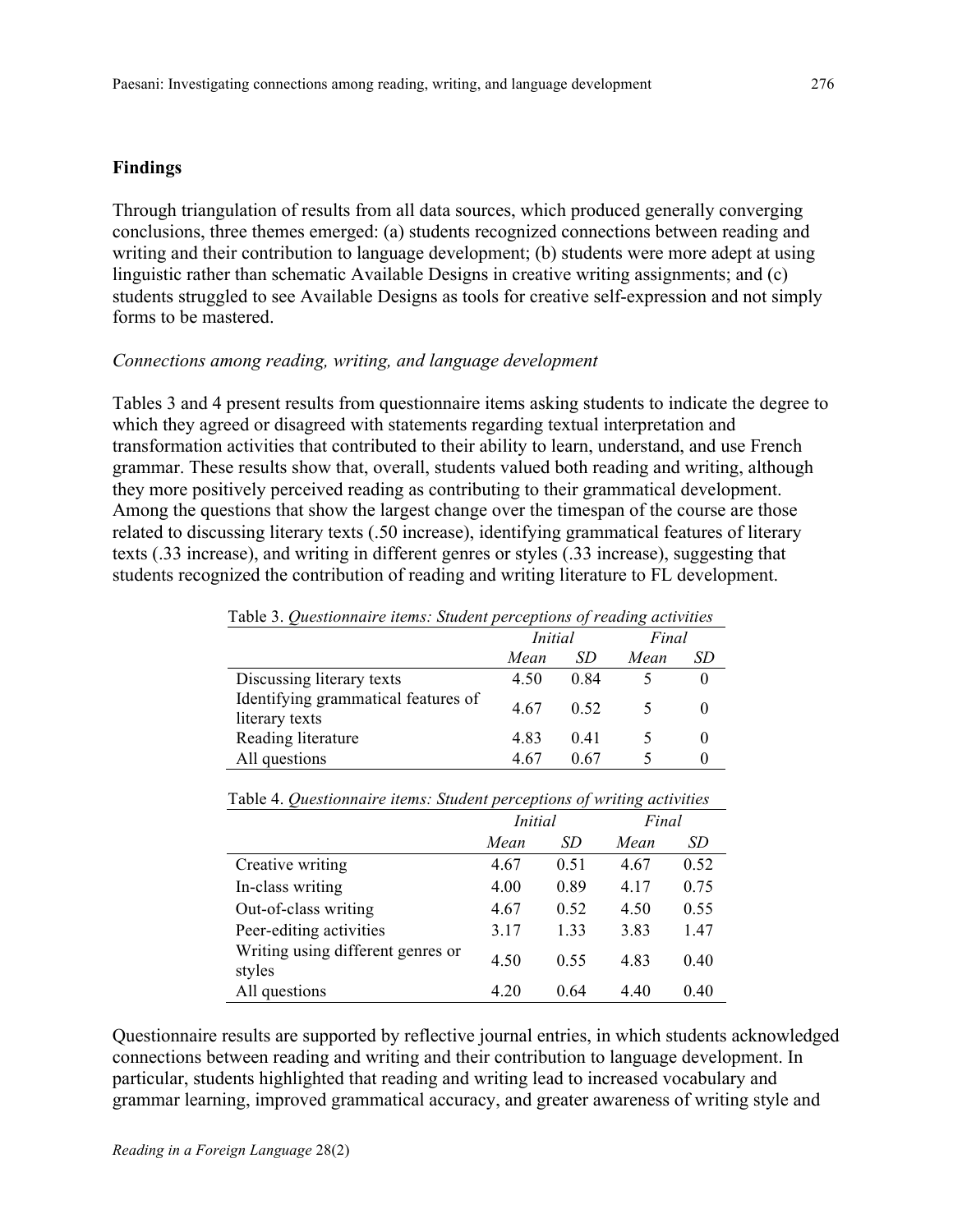tone. For instance, in her first journal entry, Sophie wrote that "reading and writing seem complementary…Whereas the first facilitates vocabulary enrichment and identification or discovery of grammatical forms, the second provides the opportunity to test one's mastery of grammar" (Entry 1). $^{6}$  In a later entry, Sophie spoke of the contribution of reading and writing to her awareness of style and tone:

[In] reading the Queneau excerpts…we could grasp not only grammatical differences, but also differences in style and tone. It was these subtleties that allowed me to better integrate usage differences among the past tenses…In addition, the preparation of written texts gave me the chance to devote myself more concretely to the task of expressing nuances of style and tone and to distance myself from my writing to evaluate the impact of changes in register. (Entry 3)

Some students struggled to see connections among reading, writing, and language development. Veronica, for example, was initially skeptical about whether reading literature and writing creatively contributed to her ability to use French grammar, stating "I think not. At least I'm not aware of this phenomenon" (Entry 2). By the end of the course, however, Veronica's opinion had changed: She wrote that "…the reading and writing activities contributed to my progress in grammar by helping me recognize grammatical structures and forcing me to think about them" and further pointed out that she "learned that there are many ways to express an idea and the choice depends on the author" (Entry 4). These findings support those reflected in the questionnaire results (see Table 4), further demonstrating the change in these students' perceptions of reading and writing activities.

Finally, additional analyses of reflective journal entries reveal that students perceived textual interpretation and transformation as contributing not only to FL development but also to how they viewed themselves as readers and writers of French. In his last journal entry, Frank reported that "the act of reading, normally passive, became quite active…this created a coherent connection that is certainly responsible for my progress in grammar" (Entry 4). Likewise, some students wrote that they "became a better writer than [they were] before" (Amy, Entry 4), were "able to improve [their] writing style" (Sophie, Entry 4), and "gained a lot of confidence in [their] writing" (Ellen, Entry 4).

## *Creative applications of linguistic and schematic Available Designs*

Data from creative writing samples reveals that students were more adept at designing meaning through integration of linguistic Available Designs in textual transformation activities than schematic ones. Table 5 provides quantitative results related to appropriate use of targeted Available Designs for each creative writing assignment. Overall, students used linguistic Available Designs more frequently than schematic ones, yet a comparison of the two may not be warranted because linguistic resources such as verbs or pronouns, for instance, are obligatory for the grammaticality of students' writings, whereas schematic resources such as irony, humor, or tone are not.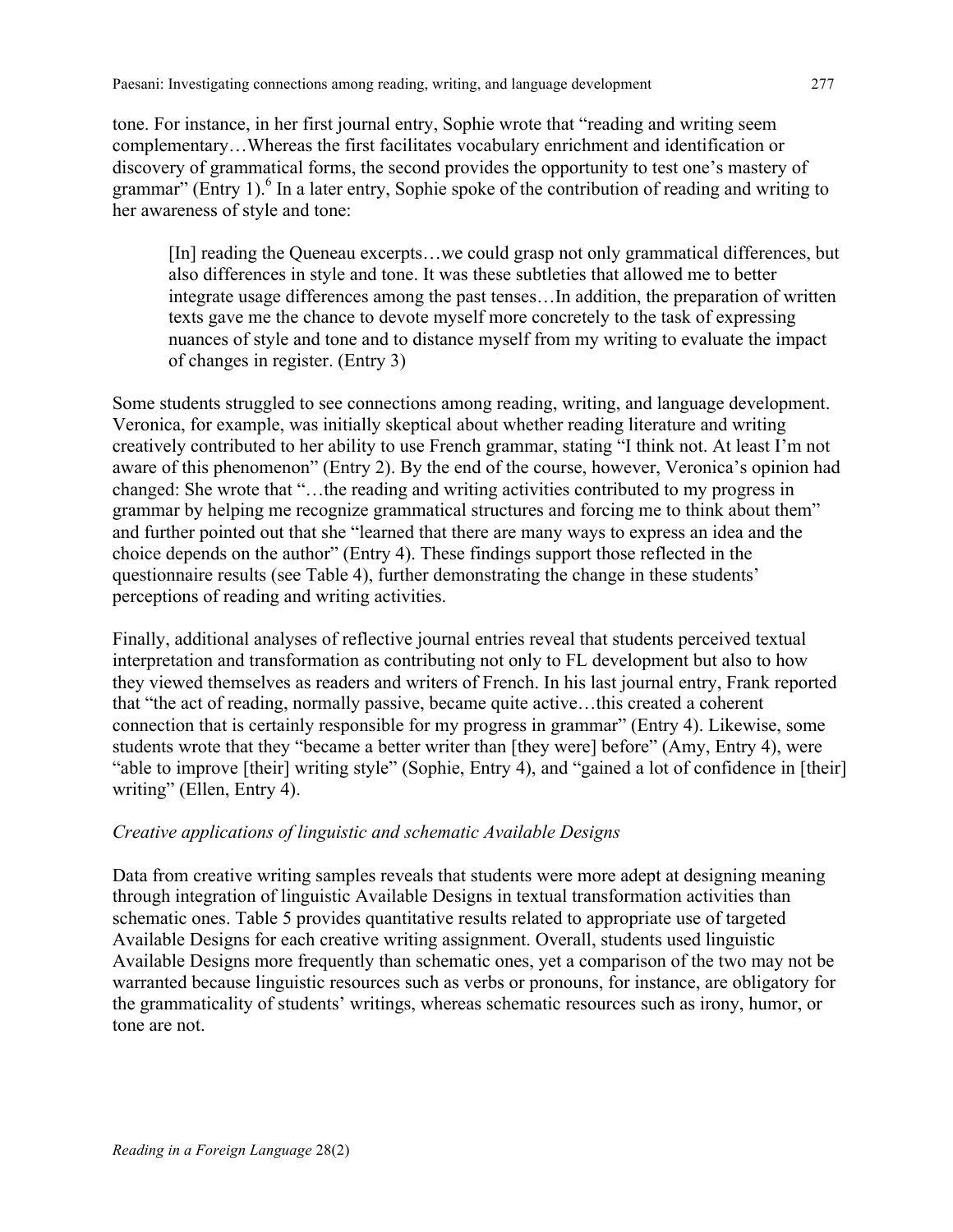| Title               |            | <i><b>Available Designs</b></i> | Frequency<br>count | Mean  | <b>SD</b> |
|---------------------|------------|---------------------------------|--------------------|-------|-----------|
| "Interrogatoire"    | Linguistic | Questions                       | 76                 | 12.67 | 4.84      |
|                     |            | Verb forms                      | 183                | 30.50 | 8.60      |
|                     | Schematic  | Irony/humor                     | 17                 | 2.83  | 2.14      |
| "Lettre officielle" | Linguistic | Past time narration             | 42                 | 7.00  | 12.23     |
|                     |            | Formal expressions              | 156                | 26.00 | 3.29      |
|                     | Schematic  | Conventions                     | 29                 | 4.83  | 0.41      |
| "Pronostications"   | Linguistic | Future tense                    | 125                | 20.83 | 6.05      |
|                     |            | Parataxis                       | 12                 | 2.00  | 1.67      |
|                     |            | Subject pronouns                | 103                | 17.17 | 6.01      |
|                     | Schematic  | Informal style                  | 29                 | 4.83  | 3.37      |
| "Animisme"          | Linguistic | Dislocation                     | 38                 | 6.33  | 1.63      |
|                     |            | Parataxis                       | 29                 | 4.83  | 2.64      |
|                     |            | Tonic pronouns                  | 54                 | 9.00  | 3.03      |
|                     |            | Descriptive vocabulary          | 105                | 17.50 | 3.08      |

Table 5. *Available Designs in creative writing samples*

When considered separately, frequency counts of linguistic Available Designs vary based on their position on the linguistic-schematic continuum (Kern, 2000) discussed earlier and presented in Figure 1. For example, the grammatical resources of parataxis and dislocation were coded as linguistic Available Designs in frequency counts; yet these resources also have a schematic function, signaling informal style in written French. Table 5 shows that resources used to indicate informal style, which sits closer to the schematic end of the linguistic-schematic continuum, were used less frequently than other linguistic Available Designs such as verb forms and descriptive vocabulary, which sit on the linguistic end of the continuum. A comparison of frequency counts of schematic Available Designs in Table 5 with their use in the original literary text reveals that students used resources such as humor, irony, and style conventions, which are more oriented toward the schematic end of the continuum, less frequently than Queneau (2.83 vs. 5 and 4.83 vs. 7, respectively). However, students used linguistic Available Designs with schematic functions such as dislocation and parataxis nearly as frequently as Queneau (6.33 vs. 7) and 4.83 vs. 4, respectively).

Data from reflective journal entries support the finding that students were more adept at designing meaning through integration of linguistic Available Designs in textual transformation activities than schematic ones. Overall, students found course writing assignments challenging but acknowledged that writing led to better understanding of targeted Available Designs. In her final journal entry, Melissa wrote: "Through writing texts of the same genre [as Queneau], I learned to use new grammar correctly. Even though these were difficult, they were a pleasure to write" (Entry 4). Nonetheless, when asked to identify challenges faced when completing creative writing assignments, several students mentioned staying true to the style and tone of the literary excerpt on which the assignment was based, suggesting that schematic Available Designs were difficult for students to integrate in textual transformation. After completing the first assignment, Sophie wrote that "one of my biggest challenges in the preparation of the drafts of 'Interrogatoire' was to express ideas in a way that respected the ironic and humorous tone of the witness" and identified a future writing goal of trying to "respect as much as possible the tone that was used in the Queneau excerpt" (Entry 2). Likewise, Frank stated that "in preparing the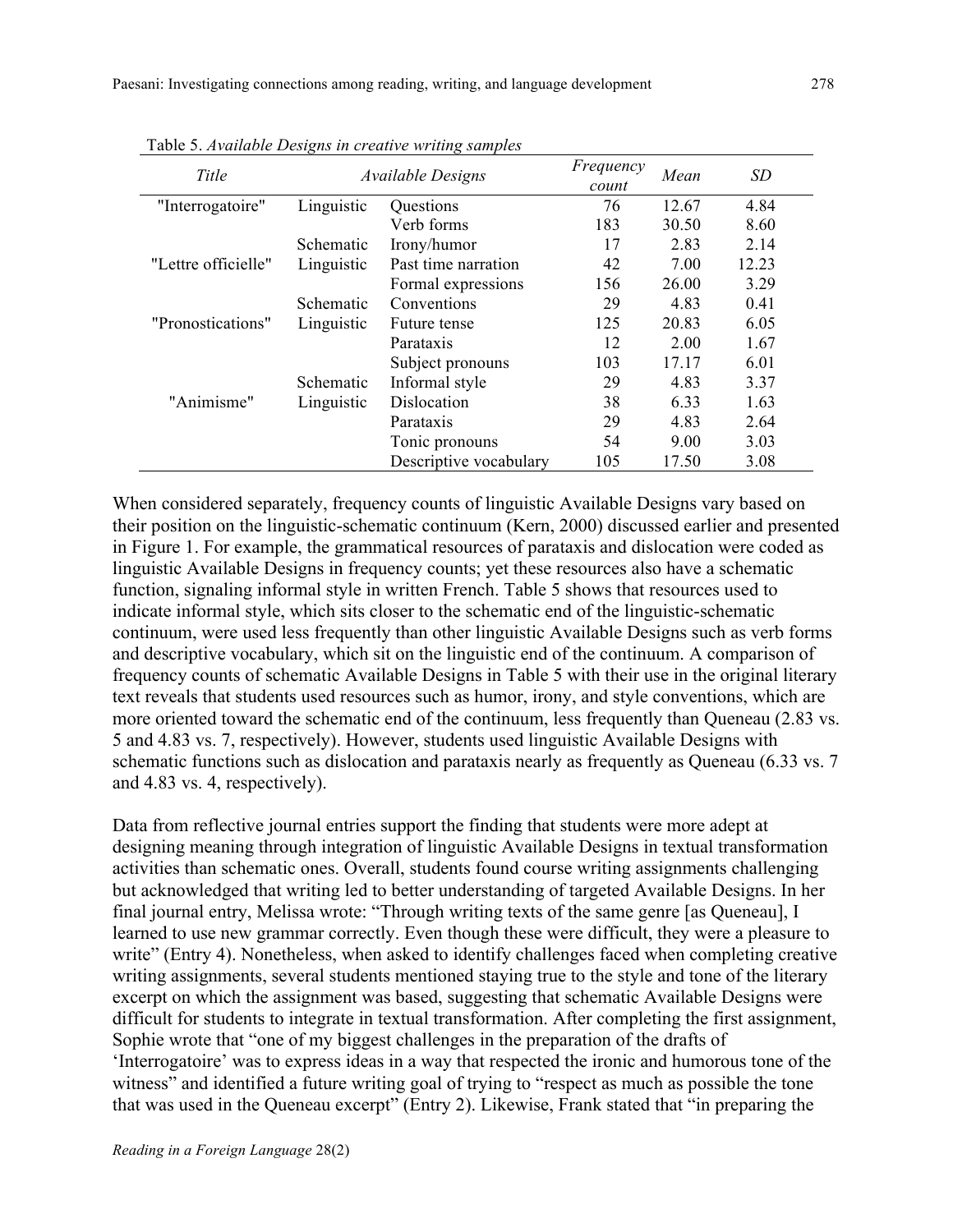two drafts of 'Lettre officielle,' my biggest challenges were to stay true to Queneau's formal style and to creatively tell the story…I had to carefully choose from among [formal phrases] that were fairly unfamiliar to me" (Entry 3).

The challenge of using schematic Available Designs to design meaning through writing became less difficult for some students during the course. This progression is suggested in students' perceptions of writing using different genres or styles, which was more positive in the postcourse questionnaire (see Table 4), and in reflective journal entries. As indicated above, students felt more confident in their writing abilities toward the end of the course, and some linked that confidence to the Available Designs they studied. Sophie wrote that "working with the Queneau excerpts allowed me to understand links between a given grammatical form and the tone or style of a text. I therefore was able to improve my writing style" (Entry 4), and Veronica referenced the "many ways to express an idea," concluding that "through studying the Queneau texts…I also learned that you can have fun writing in French and that it's not as hard to change the style as you might have thought, as long as you make the effort" (Entry 4).

### *Available Designs as language forms and tools for creative self-expression*

A common theme in students' reflective journal entries is that of grammar as a linguistic Available Design to be mastered. This theme is evident when students spoke about reading as a means to help them "better grasp the grammar studied" (Melissa, Entry 3), and of writing as a means to help them "understand and use the grammatical forms we are learning" (Amy, Entry 2). Indeed, at the semester's start, Sophie indicated that writing "provides the opportunity to test one's mastery of grammar and to perfect it through self-correction of errors" (Entry 1), and at the semester's end, Frank linked reading and writing to grammatical mastery, stating "this created a coherent connection that is certainly responsible for my progress in grammar" (Entry 4).

Yet, closer examination of the data reveals that, throughout the course, students grappled with the idea that Available Designs are both language forms to be mastered and tools for expressing themselves creatively through the act of meaning design. As discussed above, some schematic Available Designs were used less frequently in creative writing samples than in the original literary text. This result supports the idea that students found it difficult to see these resources as meaning-making tools for use in textual transformation activities. Interestingly, questionnaire results show that students' perceptions of Available Designs may have shifted during the course. Students had more positive perceptions of identifying grammatical features in literary texts and writing in different genres and styles as contributors to their ability to learn, understand, and use French grammar in the post-course questionnaire, suggesting that students more clearly viewed Available Designs as tools for creative self-expression and meaning design.

Qualitative data from reflective journal entries support the finding that toward the end of the course, many students viewed linguistic Available Designs as tools for expressing ideas as well as forms to be mastered. This is particularly evident when students identified links between reading and grammar and their contribution meaning design. In discussing connections between reading and grammar study, Melissa stated that "through the study of the Queneau texts I learned to analyze different texts and to understand their grammar, style, and content in an appropriate way" (Entry 4). At several points throughout the course, Sophie focused on how the study of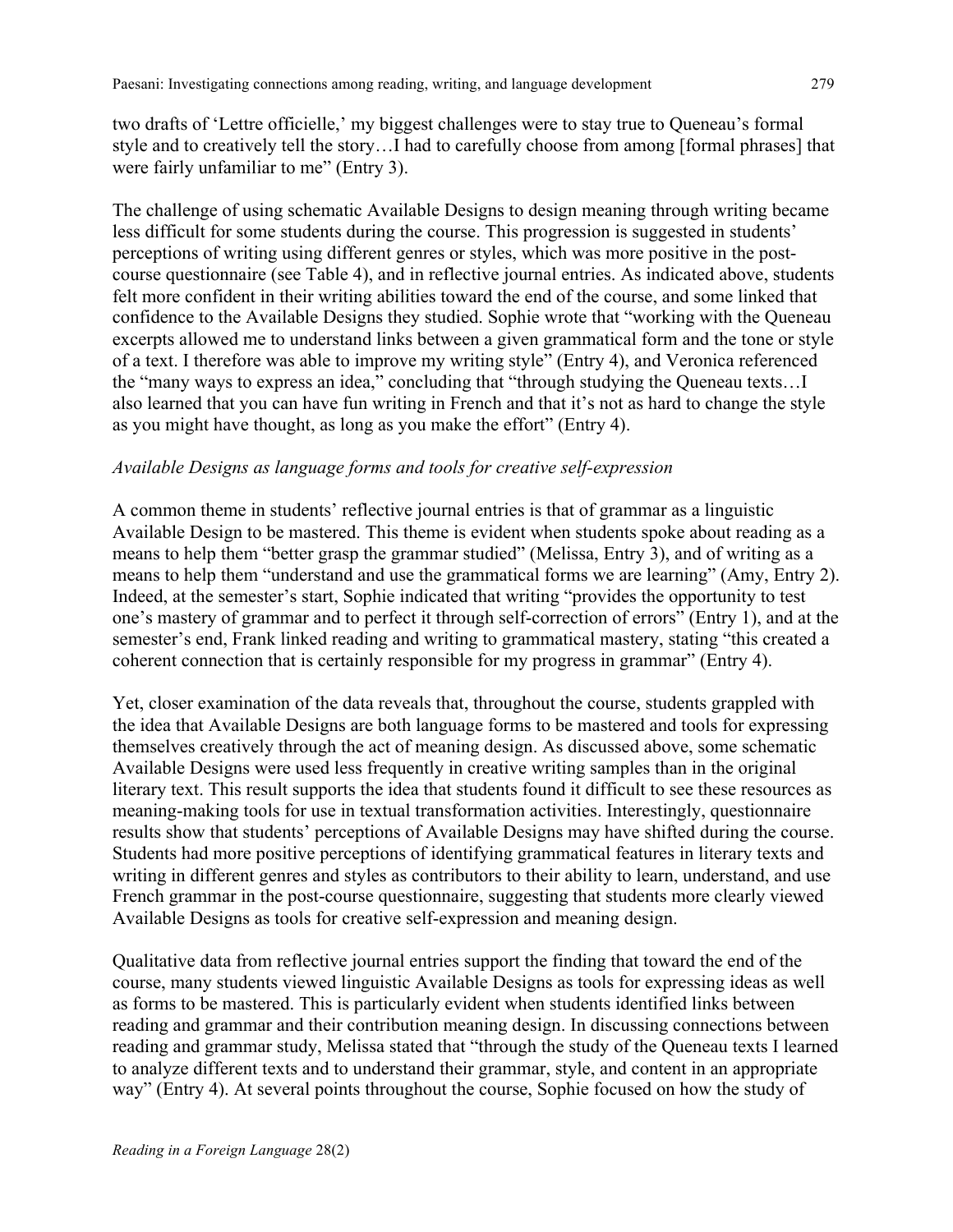grammar through textual interpretation contributed to her ability to design meaning in creative and appropriate ways, writing:

I could see how grammar was used and what its function was in relation to the tone and style of the texts studied. As for the writing activities, they gave me the opportunity to directly apply these rules and, by extension, better integrate them. (Entry 4)

Whether students viewed schematic Available Designs as tools for creative self-expression is less clear. As discussed above, students used schematic Available Designs less frequently than linguistic ones in textual transformation, and found expressing the intended style and tone of each creative writing task to be challenging. As Frank wrote, "the task of imitating the style of a famous author is intimidating; in spite of this, I developed a new understanding of the challenges inherent in literary production" (Entry 4). When discussing writing and the use of Available Designs, some students were able to connect textual transformation to increased facility in expressing stylistic nuances, as evidenced in earlier examples regarding "links between a given grammatical form and the tone or style of a text" (Sophie, Entry 4) and the "many ways to express in idea" (Veronica, Entry 4). Other students, even at the course's end, continued to focus on how writing in French contributed to their grammatical development and did not connect the use of schematic Available Designs to their ability to design meaning and write creatively, as evidenced in the following statement: "I think the reading and writing activities helped me understand how to use grammar structures" (Ellen, Entry 4).

### **Discussion**

This study's findings provide a detailed account of how students link reading, writing, and language development in an advanced French grammar and stylistics course. Qualitative and quantitative results reveal that students recognized connections between FL reading and writing and their contribution to language development (RQ1); they perceived reading and writing as contributing to their understanding of linguistic and schematic Available Designs (RQ2); and they were able to design meaning by applying—to varying degrees—linguistic and schematic Available Designs learned through reading to creative writing tasks (RQ3). These findings lend support to previous investigations connecting reading, writing, and language development from the perspective of FL literacy, which show that students recognize the interconnectedness of these aspects of language competence; instruction prioritizing literacy-based practices can facilitate students' abilities to connect reading and writing to language development; and students sometimes struggle to recognize language features as both forms to be mastered and tools for creative self-expression. These overall findings furthermore support a conceptualization of literacy that involves interpreting and transforming a variety of texts, becoming a critical user of language, and understanding the dynamic and culturally-situated nature of language use. Specifically, students were able to connect reading and writing through the interpretation and use of Available Designs found in multiple genres, to critically evaluate the choices an author makes regarding which Available Designs to use in writing, and to reflect on connections between Available Designs and textual meaning in different genres. Finally, these overall findings suggest that because students were able to design meaning through the interrelated literacy practices of reading and writing, they became more literate users of French, supporting the claim that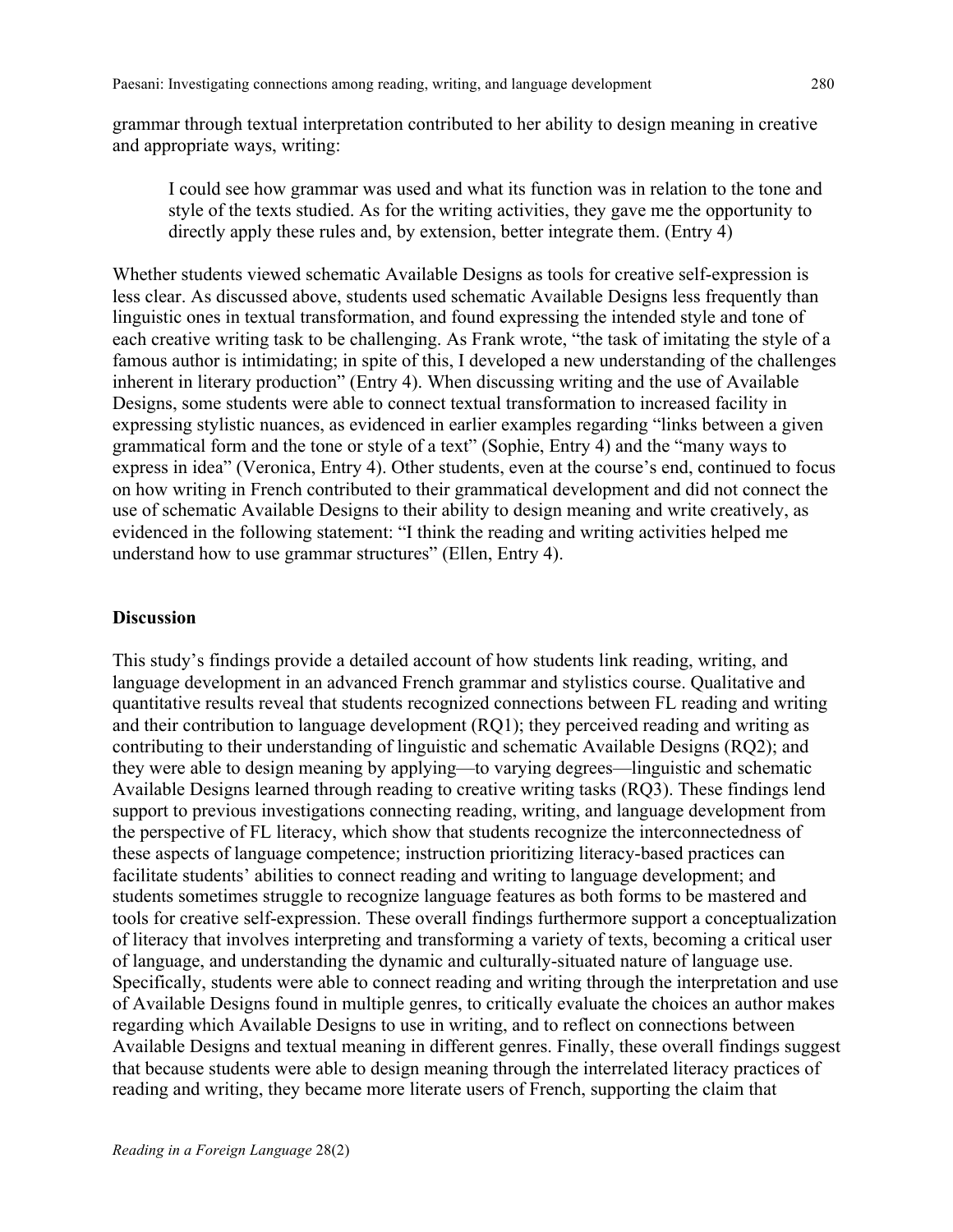"language learning both promotes and depends upon a learners' ability to design meaning" (Kern, 2000, p. 60).

As stated earlier, the goal of the course was to deepen students' understanding of French grammar through literary study and creative writing assignments. Findings show that both the application of multiliteracies pedagogy to the teaching of literature and the prioritization of students' abilities to design meaning through textual interpretation and transformation activities centered around literature have the potential to help students recognize connections among reading, writing, and language development. Indeed, across the four reflective journal entries, students repeatedly stated that reading the Queneau excerpts and writing creatively based on those excerpts made them "aware of writing styles" (Veronica, Entry 2), and helped them "deepen [their] knowledge of French" (Frank, Entry 3) and "improve [their] writing style" (Sophie, Entry 4). These comments are consistent with Hirvela's (2001) argument that literature facilitates reading-writing connections because it encourages reflective reading and writing, captures students' interests, and heightens their language development, and with Kern and Schultz's (2005) call for an integrative approach to reading, writing, literacy, and the literary. This study's findings also suggest that through an instructional approach grounded in the multiliteracies framework, reading literature and writing creatively can effectively engage students in the act of meaning design: Reading requires interpretation of meaning that can inform students' choices as they write. As such, reading literature entails more than understanding chronology or identifying themes; literature is a meaning-making resource that adds to students' repertoire of Available Designs and provides a basis for textual interpretation and transformation. Reading literature thus becomes a gateway to authoring that can lead to advanced FL competencies. Likewise, creative writing makes explicit that the literature students read may serve as a model for what they write (Kern, 2000).

A design feature of the advanced grammar and stylistics course was that students engaged in interpretation of literary texts leading to textual transformation at multiple points during the course. The recursive nature of these literacy practices was reinforced through multiple readings of literary excerpts to comprehend surface-level facts, interpret ideas and points of view, identify and analyze text-based features (i.e., Available Designs), and thereby connect language forms to the meanings they express. Creative writing activities were also recursive: They included multiple drafts accompanied by peer editing, instructor feedback, and self-editing. According to Hirvela (2001), it is "through recursive reading and writing [that students] learn to reject, revise, or retain earlier hypotheses formed in their initial contact with the texts they read and write" (p. 115). The results of this study show that during the course, students did indeed "reject, revise or retain earlier hypotheses": They more positively perceived reading and writing activities as contributing to their language development, they more fully recognized the meaning-making potential of the Available Designs they studied, and, for some students, they more easily integrated Available Designs into creative writing activities. As such, the course's recursive structure may have contributed to students' abilities to engage in meaning design and to their developing FL literacy. Results from Yáñez Prieto's (2010) study support this idea. She reported that through repeated textual transformation activities based on concepts learned through interpreting literature, students were able to more appropriately understand and communicate nuances in meaning rather than simply regurgitate language forms or understand surface-level textual content. This recursive approach to reading and writing reflects the developmental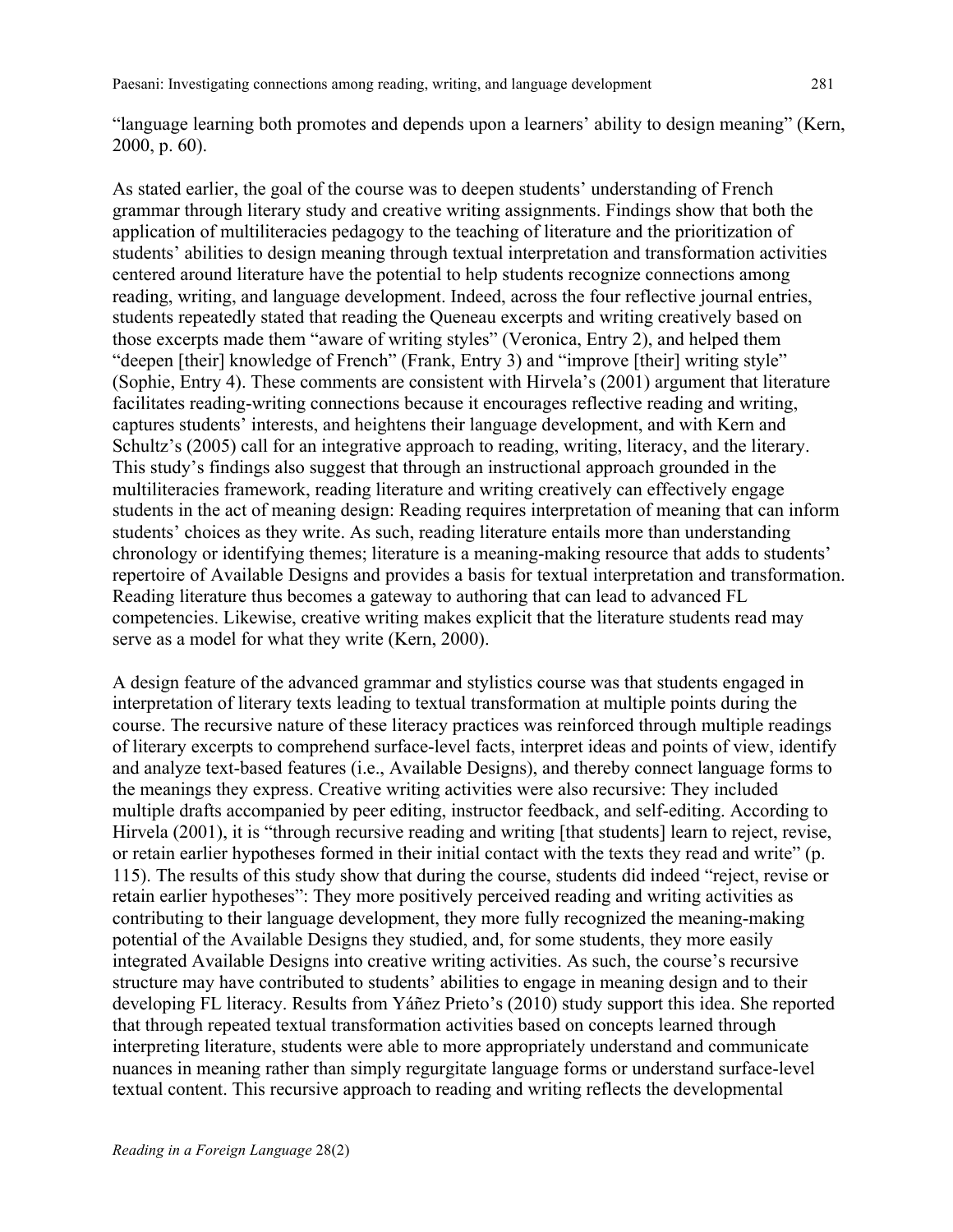dimension of literacy and the dynamic nature of meaning design. Through textual interpretation and transformation, learners do not mechanically reproduce another's ideas; instead, learners reuse and retool Available Designs and transform meaning in creative and evolving ways. This was evident in the students' final reflective journal entries where they wrote about learning "several ways to write an ordinary sentence in following Raymond Queneau's style" (Frank, Entry 4), discovering "how vocabulary and grammar choices shape the meaning of a text" (Amy, Entry 4), and being "inspired from [Queneau's] work" (Sophie, Entry 4).

One area of variability in the results is in the students' appropriate uses of Available Designs in creative writing assignments. Based on questionnaire responses showing that students more positively perceived reading and writing activities over time, and reflective journal entries indicating that students felt more confident in their writing by the end of the course and linked this confidence to their understanding of Available Designs, an increase in students' uses of targeted Available Designs over time seems a logical prediction. One reason this prediction was not borne out may be due to the length of the texts students wrote. Each Queneau excerpt was one or two pages in length and the corresponding creative writing assignment was of similar length. Students thus wrote approximately the same amount for each assignment, leaving few possibilities for increased use of Available Designs. A second and related reason that this predication was not borne out may be linked to the genres of the creative writing assignments students completed. Each assignment focused on a different genre and each genre targeted a different set of Available Designs (see Table 2). Although the course was designed with recursivity in mind, students did not have the opportunity to write several texts of the same genre, and this may have contributed to the challenges they faced in appropriately using Available Designs in their written work.

Variability was also evident in the students' uses of linguistic versus schematic Available Designs, with schematic resources being more difficult to apply to written work. This difficulty was evident in findings from reflective journal entries and also in low mean scores from creative writing samples showing that students used schematic Available Designs such as humor, irony, and genre and style conventions less frequently than Queneau. In addition, grammatical resources such as parataxis and dislocation, which are characteristic of informal style and thus sit somewhere in the middle of the Available Designs continuum (see Figure 1), were used less frequently than grammatical resources that did not also have schematic characteristics. It may be, then, that language and text-based features are more or less difficult for students to appropriate in transformation activities depending on where they sit on the linguistic-schematic continuum. That is, FL learners may struggle to use Available Designs such as style and tone because they are on the schematic end of this continuum, and may more easily use resources such as grammar and vocabulary because they are on the linguistic end. A second explanation may be due to the culturally situated nature of Available Designs. Whereas all textual resources are tied to culture, schematic resources such as background experiences, genre, and style may be more culturally specific than resources such as grammar and writing conventions, thus making them more challenging for students to understand and use appropriately. Moreover, because the resources students possess in their first language may be different from those of the FL, appropriation of new Available Designs may be even more challenging, suggesting that students' FL literacy is still in development. Certainly, continued exposure to the cultural perspectives represented in FL texts combined with instruction that prioritizes students' interactions with linguistic and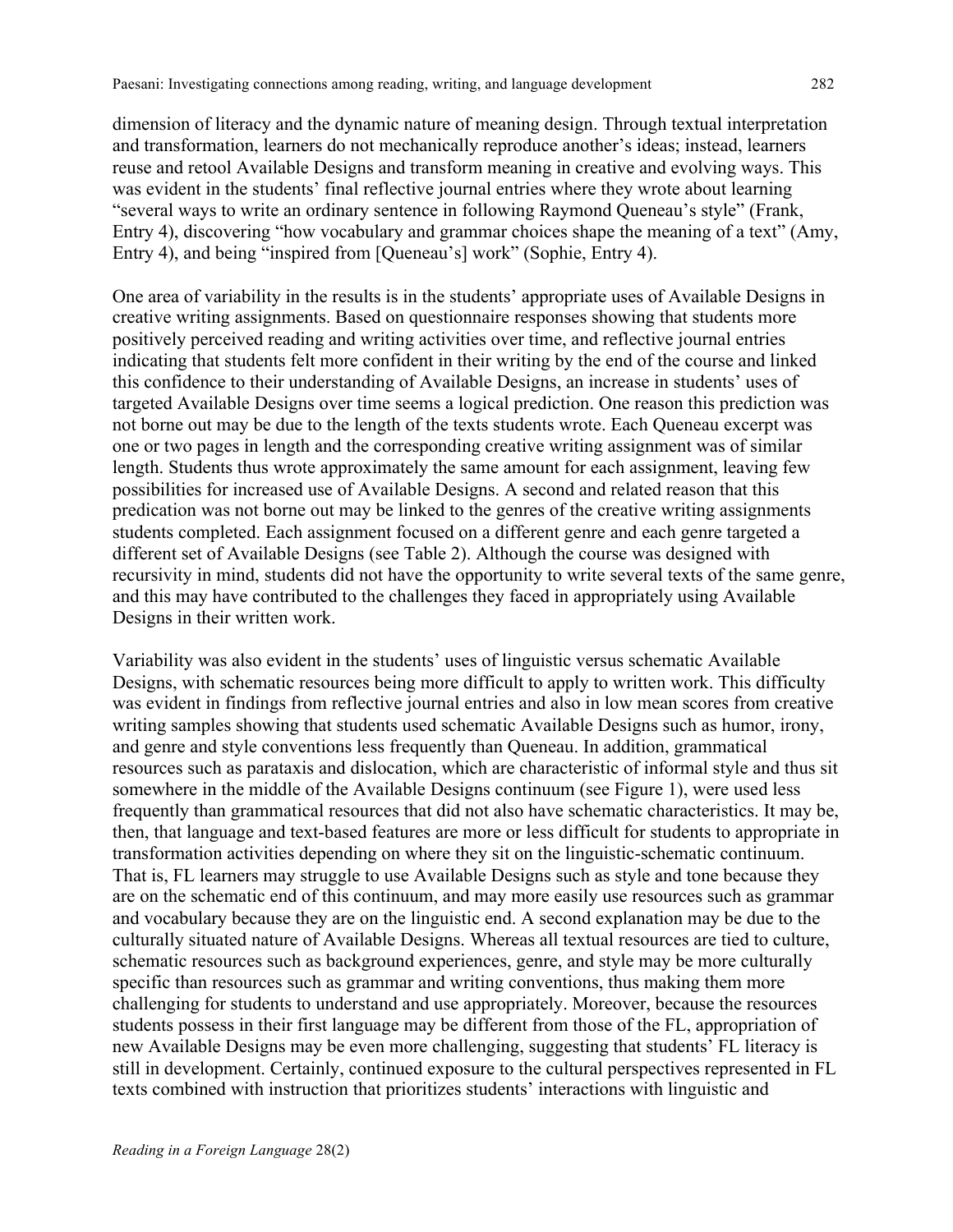schematic Available Designs is essential for them to more clearly see connections between various textual resources and their meanings.

An important question emerging from the study's findings is what influence instruction may have had on students' perceptions of reading, writing, and language development and on their uses of Available Designs. Although the course title is Advanced Grammar and Stylistics, the primary focus in instruction, assessments, and the textbook was on grammar. As mentioned earlier, approximately 40% of class activities and assessments reflected traditional grammar instruction. In addition, of the 60% of the course grounded in multiliteracies instruction, approximately two-thirds of the content was grammar focused; the other third was focused on vocabulary and schematic resources. The heavier focus on linguistic Available Designs overall may have influenced students' ability to fully appropriate schematic resources into their Available Designs repertoire and to apply them in textual transformation activities. Moreover, student expectations may have influenced their ability to see schematic Available Designs as important tools for self-expression, particularly if students had more traditional views of grammar learning prior to taking the course.

Nonetheless, an important implication of this study, and one highlighted in empirical research reviewed earlier (Maxim, 2009b; Yáñez Prieto, 2015), is that instruction is essential to help students interpret Available Designs in texts and to make explicit the meaning-making nature of these resources. This study's findings furthermore suggest that more focused attention on schematic Available Designs is necessary in instruction, as these resources are not immediately evident to students and are less easily integrated into textual transformation activities. A second pedagogical implication is the importance of highlighting the recursive nature of textual interpretation and transformation, in both course design and implementation of reading and writing tasks. Not only does recursivity allow students to form, test, and revise hypotheses about reading and writing, it also gives them multiple opportunities to successfully carry out similar tasks, build their repertoire of Available Designs, and hone their ability to design meaning. Finally, this study's results imply that studying language forms through literary texts and adopting a pedagogical approach that prioritizes FL literacy development allows students to more fully interpret and transform Available Designs, engage in the act of meaning design, and thereby become more literate users of a FL. Indeed, as has long been argued in scholarship on FL teaching and learning, developing students' advanced-level FL competencies is not attainable if language and literary-cultural content are divorced from one another.

## **Conclusion**

The purpose of this study was to investigate reading-writing connections and their relationship to students' understanding of linguistic and schematic Available Designs within the context of an advanced French grammar and stylistics course that foregrounds reading literature and creative writing. Findings, analyzed through the theoretical lens of the multiliteracies framework, showed that students made clear connections between textual interpretation and transformation activities and their contribution to language development. Less clear, however, was students' ability to integrate schematic Available Designs into creative writing tasks and to see Available Designs as both meaning-making resources and language forms to be mastered. The findings furthermore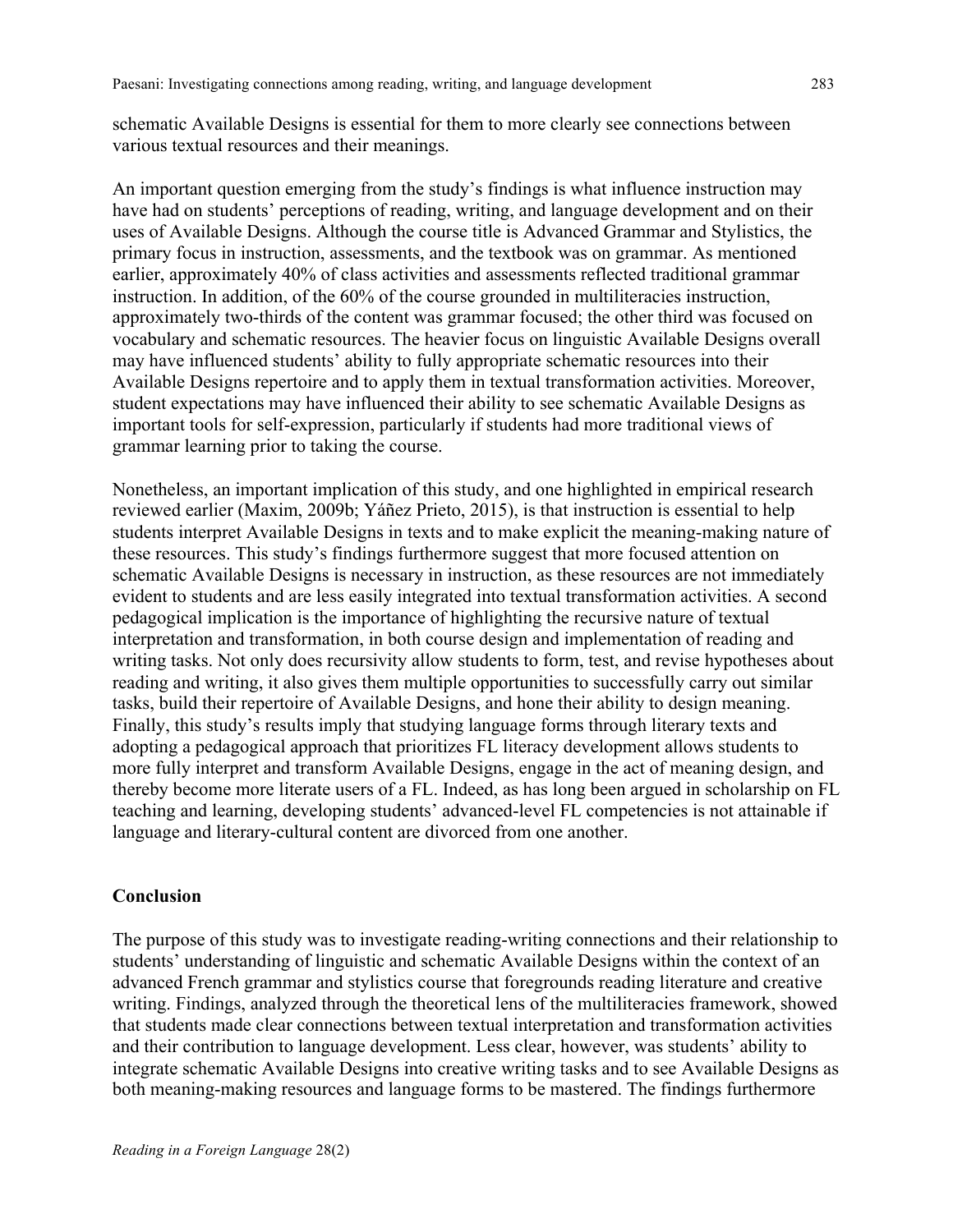showed that students were able to engage in meaning design through textual interpretation and transformation activities and that studying language and text-based features through literature can contribute to FL literacy development. The implications of these findings lend support to a growing body of research investigating the feasibility and outcomes of literacy-based pedagogy. Moreover, this study responds to Kern and Schultz's (2005) call for more empirical research into literacy and the literary, in which reading, writing, and language features are viewed as complementary and overlapping facets of communication rather than as separate skills to be mastered.

Although its findings are encouraging, the study does have shortcomings that impact the strength of the conclusions made and constitute important areas for future research. First, the small number of participants makes it difficult to draw generalizable conclusions from the data, particularly with respect to quantitative results. Yet, when considered within the context of other empirical studies investigating reading-writing connections and literacy-based instruction, the findings presented here become more conclusive. A second shortcoming is related to the variability in results related to students' uses of Available Designs. Without a clear understanding of why students made the grammatical, lexical, and stylistic choices they did or how they defined grammar and style over the course of the semester, it is difficult to derive a more nuanced interpretation of these results. Interviews following students' submissions of creative writing assignments with the purpose of clarifying these questions would have made this study's findings more conclusive.

In spite of the study's shortcomings, the conclusions and implications drawn from its results help fill gaps in existing empirical research on the feasibility and outcomes of approaches to teaching and learning that have as their goal development of students' FL literacy. Moreover, this research provides support for creating holistic FL courses and curricula that merge language study with literary-cultural content and implement instructional practices that encourage students to design meaning through the study of Available Designs and engagement in textual interpretation and transformation.

## **Acknowledgments**

I am grateful to Cathy Barrette and Heather Willis Allen, as well as to two anonymous reviewers, who provided valuable feedback on earlier versions of this article.

### **Notes**

- 1. Note that the convention of capitalizing Available Designs is common in literature on the multiliteracies framework (e.g., Kern, 2000; New London Group, 1996) and is adopted here. The other multiliteracies concepts relevant for this study—meaning design, interpretation, and transformation—are not capitalized in the literature and thus are not capitalized here.
- 2. A detailed discussion of the pedagogy associated with the multiliteracies framework is beyond the scope of this article. Nonetheless, the four pedagogical acts, or types of learning activities, associated with this pedagogy and intended to engage students in the act of meaning design undergird the multiliteracies activities implemented in the course described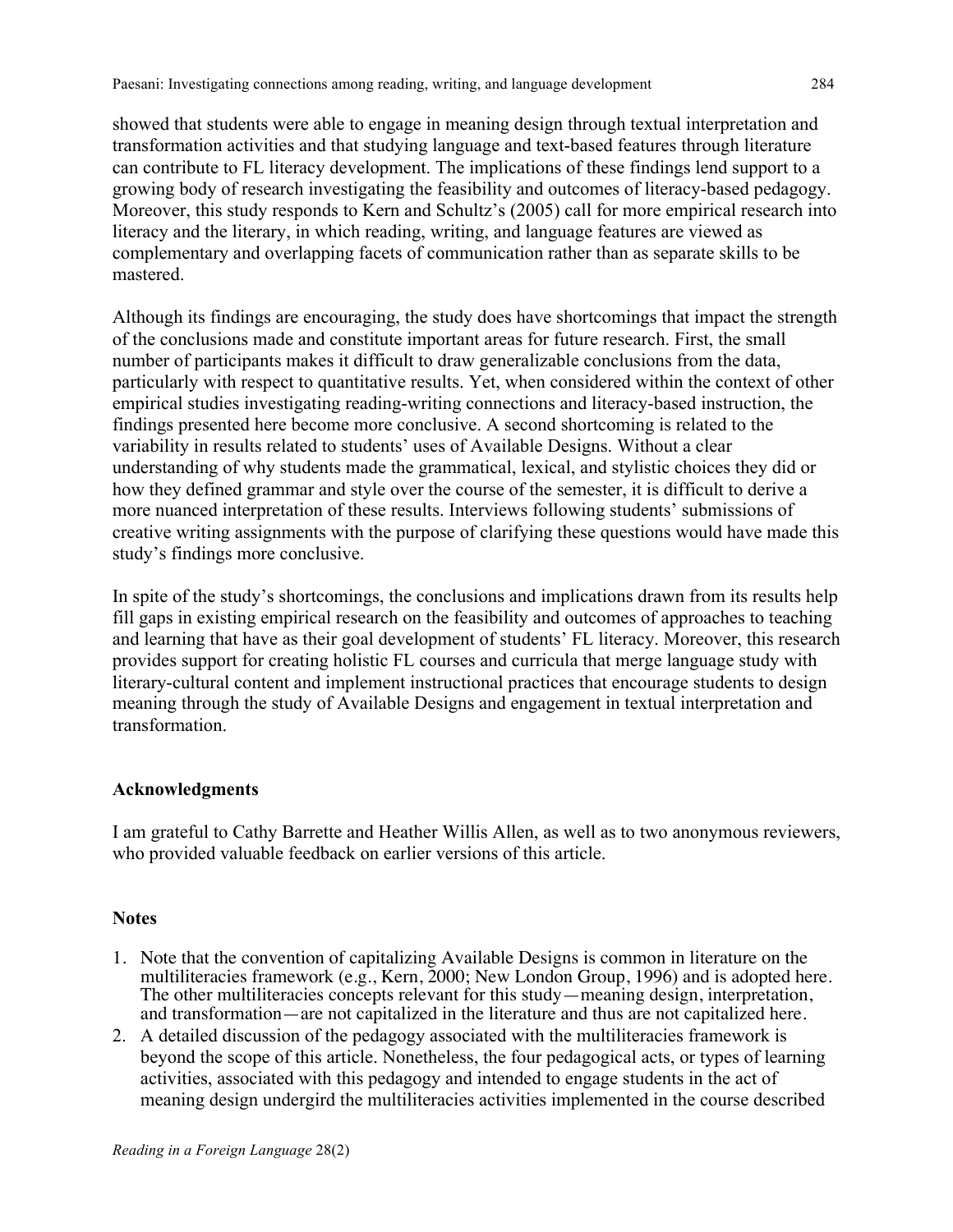in this study. See Kern (2000) and Paesani, Allen, and Dupuy (2016) for a detailed discussion of multiliteracies pedagogy and its implementation in collegiate FL learning contexts.

- 3. The teacher-researcher was blind to which students had consented to participate until the close of data collection and assignment of final grades. This project was approved by the Behavioral Institutional Review Board of the Human Investigation Committee at Wayne State University (HIC # 083210B3E, Protocol #1008008637).
- 4. Pseudonyms are used throughout to ensure participant anonymity.
- 5. These data form part of a larger data set that also includes rough drafts of creative writing assignments and in-class written examinations. See Paesani (2015) for a discussion of student perceptions of literacy-oriented and traditional grammar activities as evidenced in data from pre- and post-course questionnaires and reflective journal entries.
- 6. All journal entry excerpts have been translated from the original French.

# **References**

- Allen, H. W. (2009). A literacy-based approach to the advanced French writing course. *The French Review*, *83*, 368–387.
- Barson, J. (2004). *La grammaire à l'oeuvre*. Boston, MA: Heinle.
- Bernhardt, E. (1995). Teaching literature or teaching students? *ADFL Bulletin*, *26*, 5–6. doi: 10.1632/adfl.26.2.5
- Byrnes, H. (1998). Constructing curricula on collegiate foreign language departments. In H. Byrnes (Ed.), *Learning foreign and second languages* (pp. 262–295). New York, NY: Modern Language Association of America.
- Byrnes, H., Maxim, H. H., & Norris, J. (2010). Realizing advanced foreign language writing development in collegiate education: Curricular design, pedagogy, assessment. *The Modern Language Journal, 94* [Supplement], 1–221. doi: 10.1111/j.1540- 4781.2010.01136.x
- Carson, J. G., & Leki, I. (Eds.). (1993). *Reading in the composition classroom: Second language perspectives*. Boston, MA: Heinle.
- Cope, B., & Kalantzis, M. (2009). 'Multiliteracies': New literacies, new learning. *Pedagogies*, *4*, 164–194. doi: 10.1080/15544800903076044
- Ferris, D. R., & Hedgcock, J. (2005). *Teaching ESL composition: Purpose, process, and practice* (2<sup>nd</sup> ed.). Mahwah, NJ: Lawrence Erlbaum.
- Gee, J. P. (2011). *Social linguistics and literacies: Ideology in discourses* (4<sup>th</sup> ed.). New York, NY: Routledge.
- Grabe, W. (2003). Reading and writing relations: Second language perspectives on research and practice. In B. Kroll (Ed.), *Exploring the dynamics of second language writing* (pp. 242– 262). Cambridge, England: Cambridge University Press.
- Hedgcock, J., & Ferris, D. R. (2009). *Teaching readers of English: Students, texts, and contexts*. New York, NY: Routledge.
- Hirvela, A. (2001). Connecting reading and writing through literature. In D. Belcher & A. Hirvela (Eds.), *Linking literacies: Perspectives on L2 reading-writing connections* (pp. 109–134). Ann Arbor, MI: University of Michigan Press.
- Hirvela, A. (2004). *Connecting reading and writing in second language writing instruction*. Ann Arbor, MI: University of Michigan Press.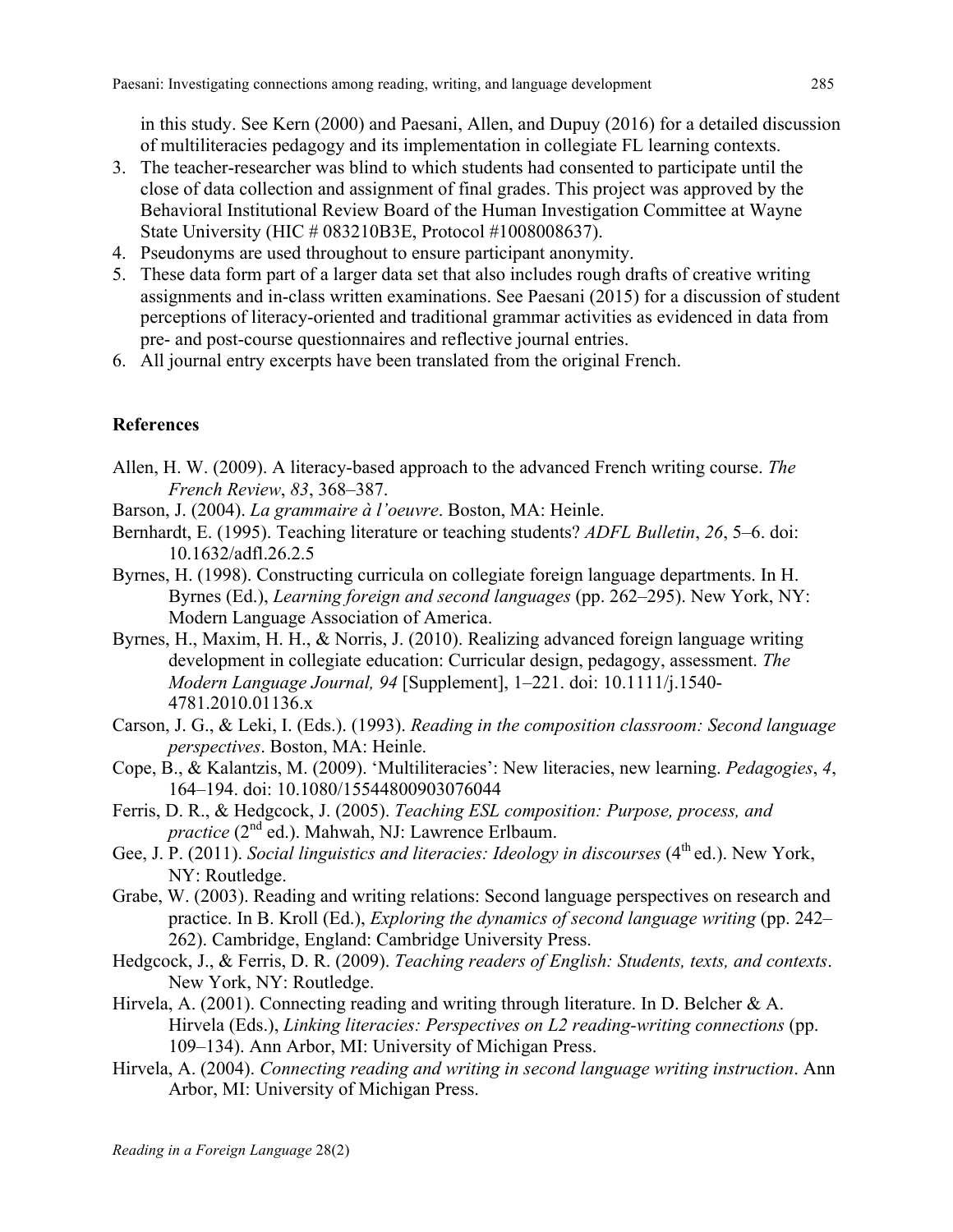Kern, R. (2000). *Literacy and language teaching*. Oxford, England: Oxford University Press.

- Kern, R., & Schultz, J. M. (2005). Beyond orality: Investigating literacy and the literary in second and foreign language instruction. *The Modern Language Journal*, *89*, 381–392. doi: 10.1111/j.1540-4781.2005.00312.x
- Lankshear, C. (1999). Literacy studies in education: Disciplined developments in a postdisciplinary age. In M. Peters (Ed.), *After the disciplines: The emergence of culture studies* (pp. 199–228). Westport, CT: Greenwood Press.
- Madden, M. (2005). *99 ways to tell a story: Exercises in style*. New York, NY: Chamberlain Bros.
- Mantero, M. (2006). Applied literacy in second language education: (Re)framing discourse in literature-based classrooms. *Foreign Language Annals*, *39*, 99–114. doi: 10.1111/j.1944- 9720.2006.tb02252.x
- Maxim, H. H. (2002). A study into the feasibility and effects of reading extended authentic discourse in the beginning German language classroom. *The Modern Language Journal*, *86*, 20–35. doi: 10.1111/1540-4781.00134
- Maxim, H. H. (2006). Integrating textual thinking into the introductory college-level foreign language classroom. *The Modern Language Journal*, *90*, 19–32. doi: 10.1111/j.1540- 4781.2006.00382.x
- Maxim, H. H. (2009a). An essay on the role of language in collegiate foreign language programmatic reform. *Die Unterrichtspraxis/Teaching German*, *42*, 123–129. doi: 10.1111/j.1756-1221.2009.00046.x
- Maxim, H. H. (2009b). "It's made to match": Linking L2 reading and writing through textual borrowing. In C. Brantmeier (Ed.), *Crossing languages and research methods. Analysis of adult foreign language reading* (pp. 97–122). Charlotte, NC: Information Age Publishing.
- Miles, M. B., Huberman, A. M., & Saldaña, J. (2014). *Qualitative content analysis: A methods sourcebook* (3rd ed.). Thousand Oaks, CA: Sage Publications.
- MLA Ad Hoc Committee on Foreign Languages. (2007). Foreign languages and higher education: New structures for a changed world. *Profession*, 234–254. doi: 10.1632/prof.2007.2007.1.234
- New London Group. (1996). A pedagogy of multiliteracies: Designing social futures. *Harvard Educational Review*, *66*, 60–92. doi: 10.17763/haer.66.1.17370n67v22j160u
- Paesani, K. (2015). Student perceptions of multiliteracies-oriented and traditional grammar activities: A mixed-methods case study. *Konin Language Studies*, *3*(1), 31–55.
- Paesani, K., & Allen, H. W. (2012). Beyond the language-content divide: Research on advanced foreign language instruction at the postsecondary level. *Foreign Language Annals*, *45*(s1), s54–s75. doi: 10.1111/j.1944-9720.2012.01179.x
- Paesani, K., Allen, H. W., & Dupuy, B. (2016). *A multiliteracies framework for collegiate foreign language teaching*. Upper Saddle River, NJ: Pearson.
- Pfeiffer, P. C. (2008). The discipline of foreign language studies and reforming foreign language education. *The Modern Language Journal*, *92*, 296–298. doi: 10.1111/j.1540- 4781.2007.00719\_4.x
- Queneau, R. (1947). *Exercices de style*. Paris, France: Gallimard.
- Reder, S., & Davila, E. (2005). Context and literacy practices. *Annual Review of Applied Linguistics*, *25*, 170–187. doi: 10.1017/S0267190505000097
- Redmann, J. (2005). An interactive reading journal for all levels of the foreign language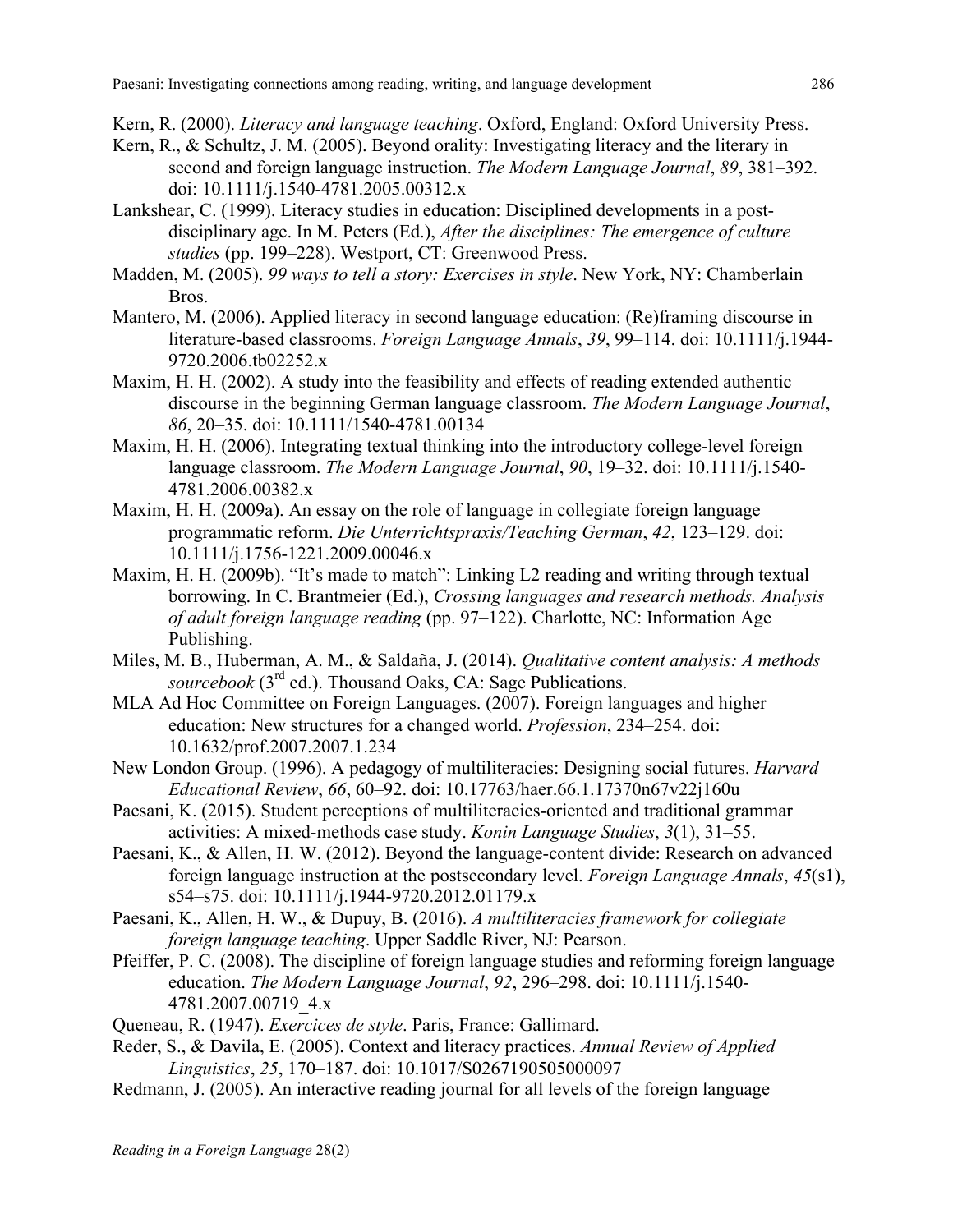curriculum. *Foreign Language Annals*, *38*, 484–492. doi: 10.1111/j.1944- 9720.2005.tb02515.x

- Street, B. (1997). The implications of the "New Literacy Studies" for literacy education. *English in Education*, *31*(3), 45–59. doi: 10.1111/j.1754-8845.1997.tb00133.x
- Street, B. (2000). Introduction. In B. Street (Ed.), *Literacy and development: Ethnographic perspectives* (pp. 7–8). New York, NY: Routledge.
- Swaffar, J. (2003). Foreign languages: A discipline in crisis. *ADFL Bulletin*, *35*, 20–24. doi: 10.1632/adfl.35.1.20
- Swaffar, J., & Arens, K. (2005). *Remapping the foreign language curriculum: An approach through multiple literacies*. New York, NY: The Modern Language Association.
- Tierney, R. J., & Pearson, P. D. (1983). Toward a composing model of reading. *Language Arts*, *60*, 568–580.
- Yáñez Prieto, M. C. (2010). Authentic instruction in literary worlds: Learning the stylistics of concept-based grammar. *Language and Literature*, *19*, 59–75. doi: 10.1177/0963947009356723
- Yáñez Prieto, M. C. (2015). Sense and subjectivity: Teaching literature from a sociocultural perspective. *Language and Sociocultural Theory*, *1*, 179–203. doi: 10.1558/lst.v1i2.179
- Zamel, V. (1992). Writing one's way into reading. *TESOL Quarterly*, *26*, 463–485. doi: 10.2307/3587174

## **Appendix A**

*Likert-Scale Questionnaire Items*

Please indicate to what degree you agree or disagree with the statements listed below. The following activities contribute to my ability to learn, understand, and use French grammar:

|                                        |          | $\overline{c}$ | 3        | $\overline{4}$ | 5        |
|----------------------------------------|----------|----------------|----------|----------------|----------|
|                                        | Strongly | Disagree       | Neither  | Agree          | Strongly |
|                                        | disagree |                | agree or |                | agree    |
|                                        |          |                | disagree |                |          |
| 1. Correcting my own errors            |          |                |          |                |          |
| 2. Correcting another students' errors |          |                |          |                |          |
| 3. Creative writing                    |          |                |          |                |          |
| 4. Dictation exercises                 |          |                |          |                |          |
| 5. Discussing literary texts           |          |                |          |                |          |
| 6. Fill-in-the-blank exercises         |          |                |          |                |          |
| 7. Identifying grammatical features of |          |                |          |                |          |
| literary texts                         |          |                |          |                |          |
| 8. In-class writing                    |          |                |          |                |          |
| 9. Memorizing forms and rules          |          |                |          |                |          |
| 10. One-on-one conferences with my     |          |                |          |                |          |
| instructor                             |          |                |          |                |          |
| 11. Online grammar exercises           |          |                |          |                |          |
| 12. Out-of-class writing               |          |                |          |                |          |
| 13. Pair or group activities with      |          |                |          |                |          |
| classmates                             |          |                |          |                |          |
| 14. Peer editing activities            |          |                |          |                |          |

*Reading in a Foreign Language* 28(2)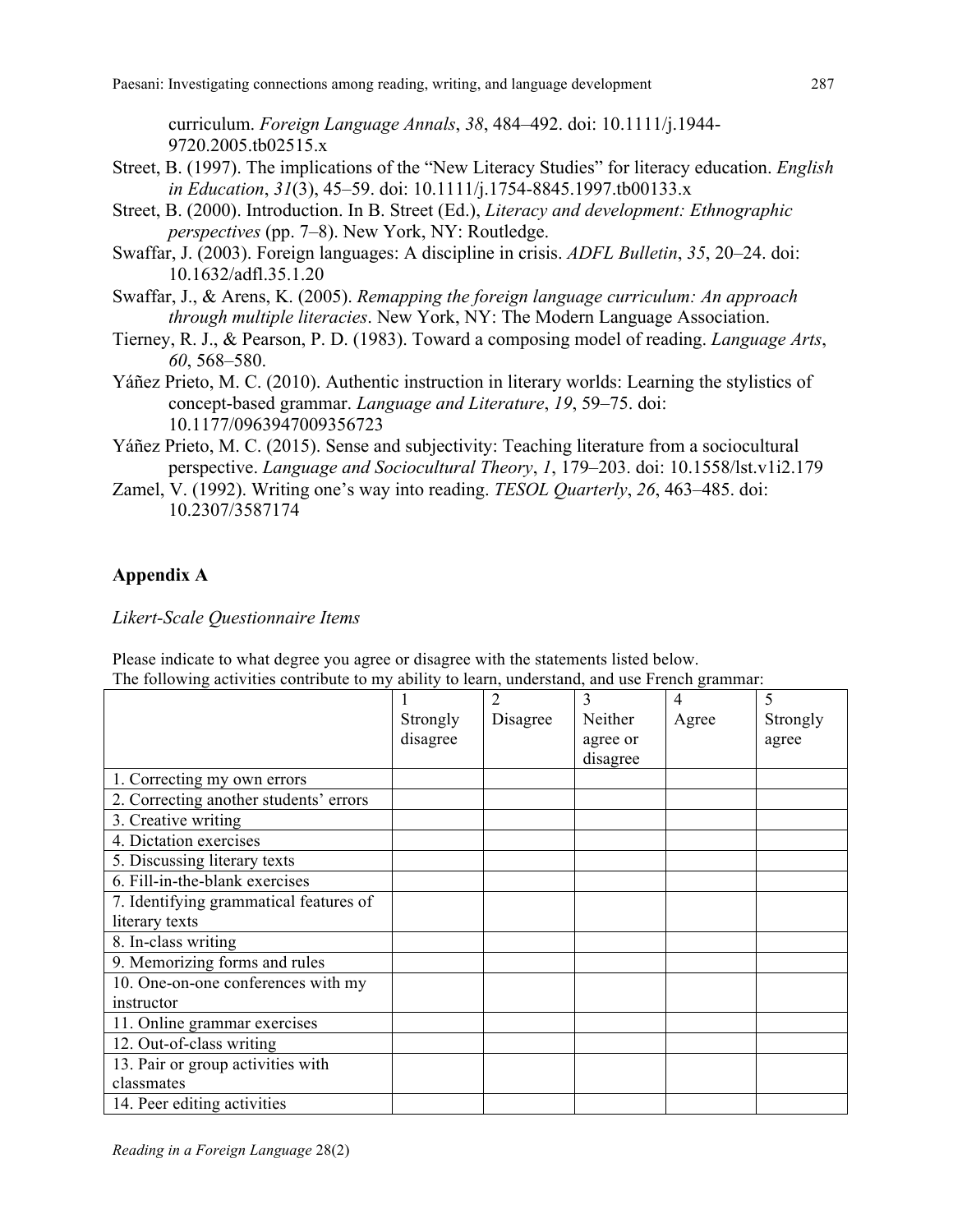| 15. Reading literature                  |  |  |  |
|-----------------------------------------|--|--|--|
| 16. Repeating verb conjugations aloud   |  |  |  |
| 17. Responding to short questions       |  |  |  |
| orally or in writing                    |  |  |  |
| 18. Rewriting sentences using different |  |  |  |
| forms                                   |  |  |  |
| 19. Sentence combining exercises        |  |  |  |
| 20. Studying grammar rules at home      |  |  |  |
| 21. Studying grammar rules in class     |  |  |  |
| 22. Translating from English to French  |  |  |  |
| 23. Translating from French to English  |  |  |  |
| 24. Writing using different genres or   |  |  |  |
| styles                                  |  |  |  |

# **Appendix B**

*Journal Entry Question Prompts*

#### Journal #1

1. In general, how do you judge your abilities in French? What are your strengths? What are your weaknesses?

2. What aspects of your French language abilities do you want to develop in this course?

3. What do you think your greatest challenges will be in this advanced grammar and stylistics course?

4. How do you best learn grammar? In other words, what kinds of activities help you learn grammatical forms and use them to express your ideas?

5. Do you like to read and write in French? Explain why or why not.

### Journal #2

1. Up to this point, what activities (completed in class or at home) have most helped you learn grammatical forms and use them to express your ideas?

2. Has reading the Queneau excerpts and preparing creative writing assignments helped you better grasp the grammar we have studied? Explain.

3. You have now prepared two drafts of "Interrogatoire." What were your greatest challenges in preparing this creative writing assignment?

4. Have the editing activities helped you improve the grammar, style, and content of "Interrogatoire"? Explain why or why not.

5. What are your goals for the second creative writing assignment? Do you think you will do anything differently from the first writing assignment?

### Journal #3

1. Up to this point, what activities (completed in class or at home) have most helped you learn grammatical forms and use them to express your ideas?

2. Has reading the Queneau excerpts and preparing creative writing assignments helped you better grasp the grammar we have studied? Explain.

3. What were your greatest challenges in preparing "Lettre officielle," the second creative writing assignment?

4. Have the editing activities helped you improve the grammar, style, and content of "Lettre officielle"? Explain why or why not.